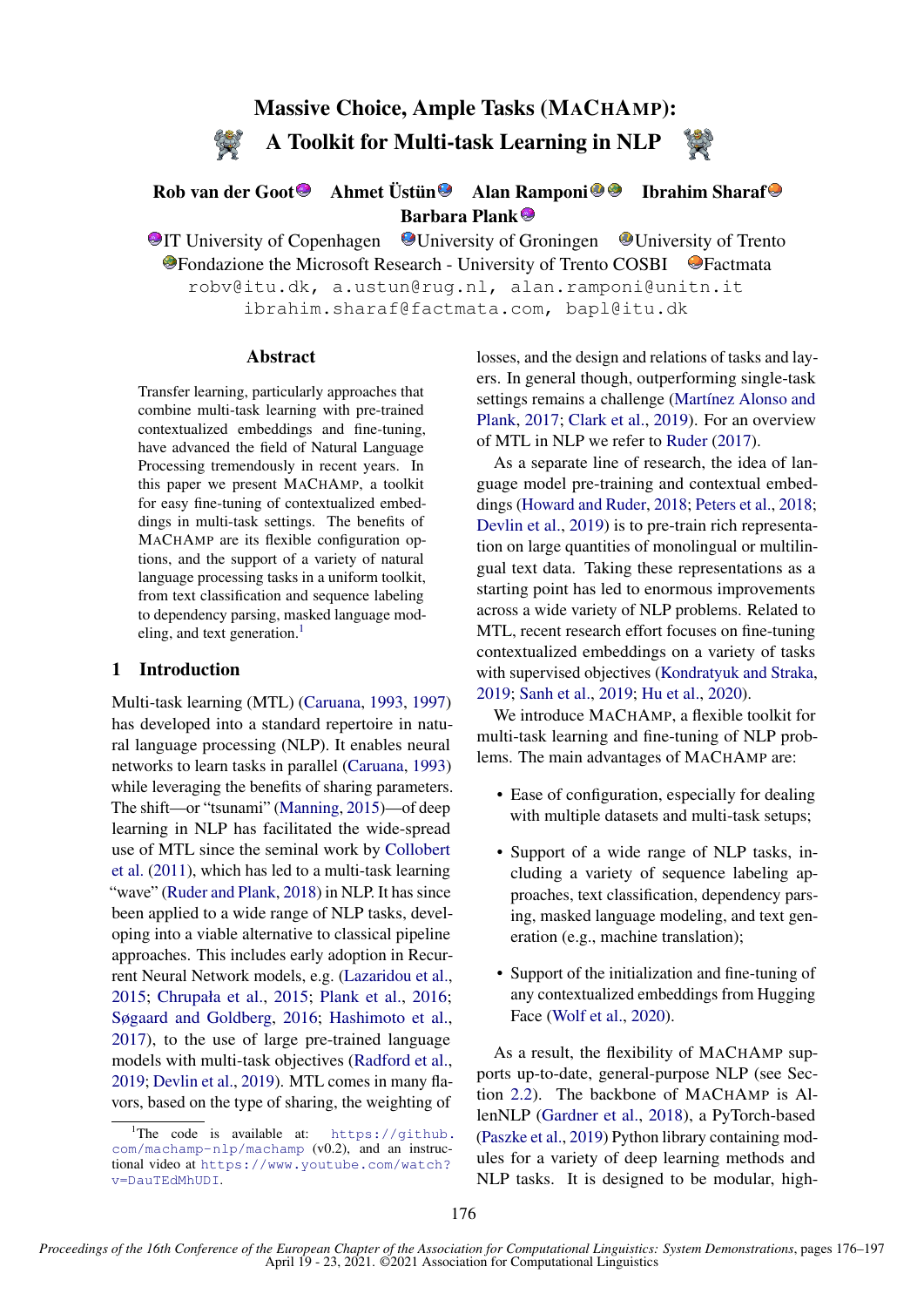<span id="page-1-1"></span>

Figure 1: Overview of MACHAMP, when training jointly for sentiment analysis and POS tagging. A shared encoding representation and task-specific decoders are exploited to accomplish both tasks.

level and flexible. It should be noted that contemporary to MACHAMP, jiant [\(Pruksachatkun](#page-12-3) [et al.,](#page-12-3) [2020\)](#page-12-3) was developed, and AllenNLP included multi-task learning as well since release 2.0. MACHAMP distinguishes from the other toolkits by supporting simple configurations, and a variety of multi-task settings.

#### 2 Model

In this section we will discuss the model, its supported tasks, and possible configuration settings.

#### 2.1 Model overview

An overview of the model is shown in Figure [1.](#page-1-1) MACHAMP takes a pre-trained contextualized model as initial encoder, and fine-tunes its layers by applying an inverse square root learning rate decay with linear warm-up [\(Howard and Ruder,](#page-10-2) [2018\)](#page-10-2), according to a given set of downstream tasks. For the task-specific predictions, each task has its own decoder, which is trained for the corresponding task. The model defaults to the embedding-specific tokenizer in Hugging Face [\(Wolf et al.,](#page-15-0) [2020\)](#page-15-0).<sup>[2](#page-1-2)</sup>

When multiple datasets are used for training, they are first separately split into batches so that each batch only contains instances from one dataset. Batches are then concatenated and shuffled before training. This means that small datasets will be underrepresented, which can be overcome by smoothing the dataset sampling (Section [3.2.2\)](#page-3-0). During de-

coding, the loss function is only activated for tasks which are present in the current batch. By default, all tasks have an equal weight in the loss function. The loss weight can be tuned (Section [3.2.1\)](#page-2-0).

#### <span id="page-1-0"></span>2.2 Supported task types

We here describe the tasks MACHAMP supports.

SEQ For traditional token-level sequence prediction tasks, like part-of-speech tagging. MACHAMP uses greedy decoding with a softmax output layer on the output of the contextual embeddings.

STRING2STRING An extension to SEQ, which learns a conversion for each input token to its label. Instead of predicting the labels directly, the model can now learn to predict the conversion. This strategy is commonly used for lemmatization [\(Chrupała,](#page-8-4) [2006;](#page-8-4) [Kondratyuk and Straka,](#page-10-3) [2019\)](#page-10-3), where it greatly reduces the label vocabulary. We use the transformation algorithm from UDPipe-Future [\(Straka,](#page-14-2) [2018\)](#page-14-2), which was also used by [Kon](#page-10-3)[dratyuk and Straka](#page-10-3) [\(2019\)](#page-10-3).

SEQ BIO A variant of SEQ which exploits conditional random fields [\(Lafferty et al.,](#page-10-5) [2001\)](#page-10-5) as decoder, masked to enforce outputs following the BIO tagging scheme.

MULTISEQ An extension to SEQ which supports the prediction of multiple labels per token. Specifically, for some sequence labeling tasks it is unknown beforehand how many labels each token should get. We compute a probability score for each label, employing binary cross-entropy as loss, and outputting all the labels that exceed a certain threshold. The threshold can be set in the dataset configuration file.

DEPENDENCY For dependency parsing, MACHAMP uses the deep biaffine parser [\(Dozat](#page-9-1) [and Manning,](#page-9-1) [2017\)](#page-9-1) as implemented by AllenNLP [\(Gardner et al.,](#page-9-0) [2018\)](#page-9-0), with the Chu-Liu/Edmonds algorithm [\(Chu,](#page-8-5) [1965;](#page-8-5) [Edmonds,](#page-9-2) [1967\)](#page-9-2) for decoding the tree.

MLM For masked language modeling, our implementation follows the original BERT settings [\(De](#page-8-2)[vlin et al.,](#page-8-2) [2019\)](#page-8-2). The chance that a token is masked is 15%, of which 80% are masked with a [MASK] token, 10% with a random token, and 10% are left unchanged. We do not include the next sentence prediction task following [Liu et al.](#page-11-2) [\(2019\)](#page-11-2), for simplicity and efficiency. We use a cross entropy loss,

<span id="page-1-2"></span> $2$ This includes both the pre-tokenization (in the traditional sense) and the subword segmentation.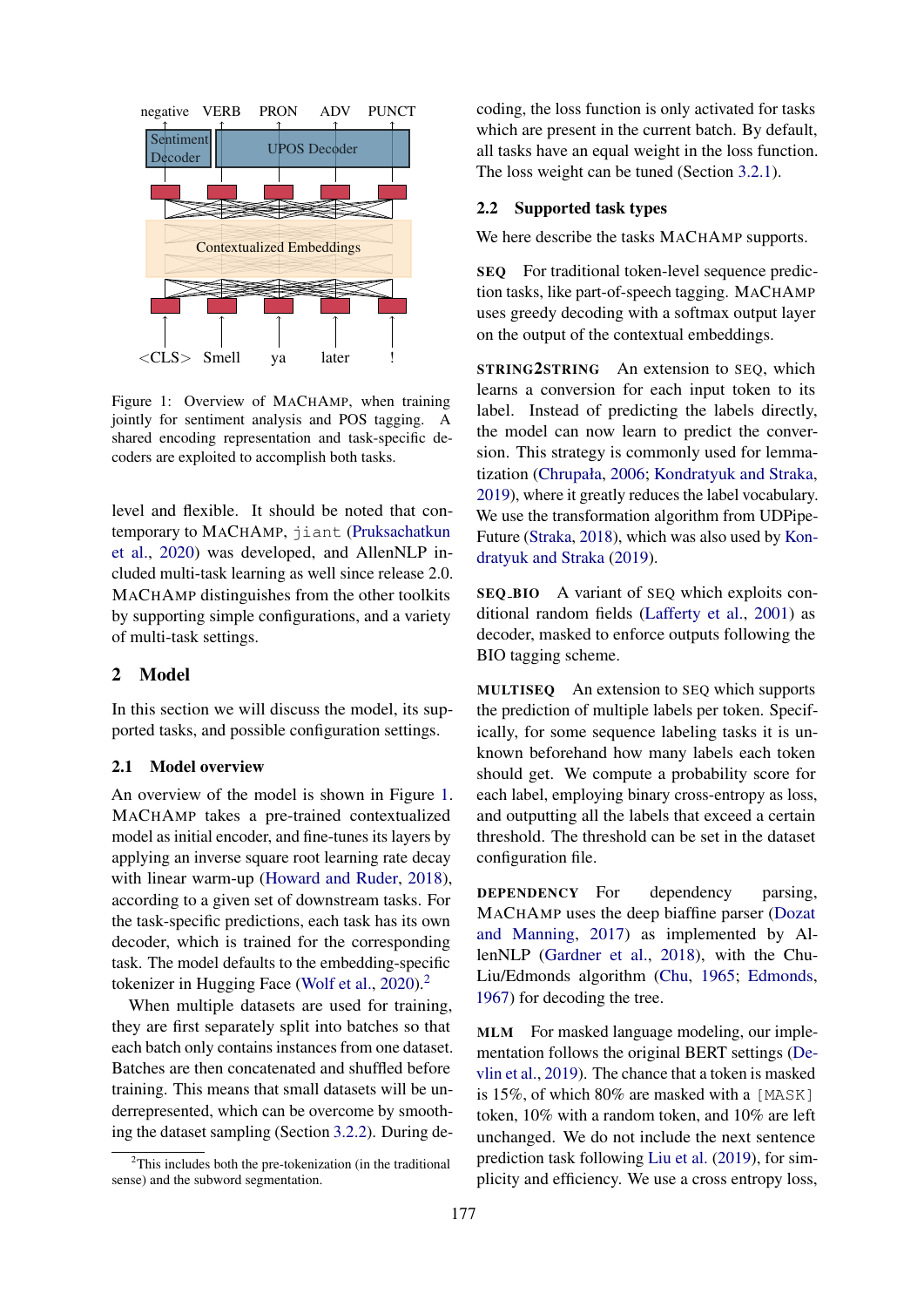<span id="page-2-3"></span>

| smell VERB |  |
|------------|--|
| va PRON    |  |
| llater ADV |  |
| l! PUNCT   |  |

(a) Example of a token-level file format (e.g., for POS tagging), where words are in column  $word\_idx=0$ , and a single layer of corresponding annotations is in column  $\text{column}$  idx=1.

|  | smell ya later ! | negative |
|--|------------------|----------|
|  |                  |          |

(b) Example of a sentence-level file format (e.g., for sentiment classification), where only a sentence is required and is defined in column 0 (i.e., sent idxs=[0]) and a single layer of annotation is in the second column  $(c \circ l \text{umn}_i \, dx=1)$ .

Figure 2: Examples of data file formats.

and the language model heads from the defined Hugging Face embeddings [\(Wolf et al.,](#page-15-0) [2020\)](#page-15-0). It assumes raw text files as input, so no  $\text{column}_i$ has to be defined (See Section [3.1\)](#page-2-1).

CLASSIFICATION For text classification, it predicts a label for every text instance by using the embedding of the first token, which is commonly a special token (e.g.  $[CLS]$  or  $\langle s \rangle$ ). For tasks which model a relation between multiple sentences (e.g., textual entailment), a special token (e.g. [SEP]) is automatically inserted between the sentences to inform the model about the sentence boundaries.

SEQ2SEQ For text generation, MACHAMP employs the sequence to sequence (encoder-decoder) paradigm [\(Sutskever et al.,](#page-14-3) [2014\)](#page-14-3). We use a recurrent neural network decoder, which suits the auto-regressive nature of the machine translation tasks [\(Cho et al.,](#page-8-6) [2014\)](#page-8-6) and an attention mechanism to avoid compressing the whole source sentence into a fixed-length vector [\(Bahdanau et al.,](#page-6-0) [2015\)](#page-6-0).

#### 3 Usage

To use MACHAMP, one needs a configuration file, input data and a command to start the training or prediction. In this section we will describe each of these requirements.

## <span id="page-2-1"></span>3.1 Data format

MACHAMP supports two types of data formats for annotated data, $3 \text{ which correspond to the level of }$  $3 \text{ which correspond to the level of }$ annotation (Section [2.2\)](#page-1-0). For token-level tasks, we will use the term "token-level file format", whereas for sentence-level task, we will use "sentence-level file format".

The token-level file format is similar to the tabseparated CoNLL format [\(Tjong Kim Sang and](#page-15-1) [De Meulder,](#page-15-1) [2003\)](#page-15-1). It assumes one token per line (on a column index  $word\_idx$ ), with each annotation layer following each token separated by a tab character (each on a column index  $\text{column}_i$ dx) (Figure [2a\)](#page-2-3). Token sequences (e.g., sentences) are delimited by an empty line. Comments are lines on top of the sequence (which have a different number of columns with respect to "token lines").<sup>[4](#page-2-4)</sup> It should be noted that for dependency parsing, the format assumes the relation label to be on the column idx and the head index on the following column. Further, we also support the UD format by removing multi-word tokens and empty nodes using the UD-conversion-tools  $(Agi\acute{e}t al., 2016)$  $(Agi\acute{e}t al., 2016)$ .

The sentence-level file format (used for text classification and text generation) is similar (Figure [2b\)](#page-2-3), and also supports multiple inputs having the same annotation layers. A list of one or more column indices can be defined (i.e., sent idxs) to enable modeling the relation between any arbitrary number of sentences.

## 3.2 Configuration

The model requires two configuration files, one that specifies the datasets and tasks, and one for the hyperparameters. For the hyperparameters, a default option is provided (configs/params.json, see Section [4\)](#page-4-0).

#### <span id="page-2-0"></span>3.2.1 Dataset configuration

An example of a dataset configuration file is shown in Figure [3.](#page-3-1) On the first level, the dataset names are specified (i.e., "UD" and "RTE"), which should be unique identifiers. Each of these datasets needs at least a train\_data\_path, a validation\_data\_path, a word\_idx or sent idxs, and a list of tasks (corresponding to the layers of annotation, see Section [3.1\)](#page-2-1).

For each of the defined tasks, the user is required to define the  $task_type)$  (Section [2.2\)](#page-1-0), and the column index from which to read the relevant labels  $(i.e., column_idx)$ . On top of this template, the following options can be passed on the task level:

<span id="page-2-2"></span> $3$ The MLM task does not require annotation, thus a raw text file can be provided.

<span id="page-2-4"></span><sup>&</sup>lt;sup>4</sup>We do not identify comments based on lines starting with a '#', because datasets might have tokens that begin with '#'.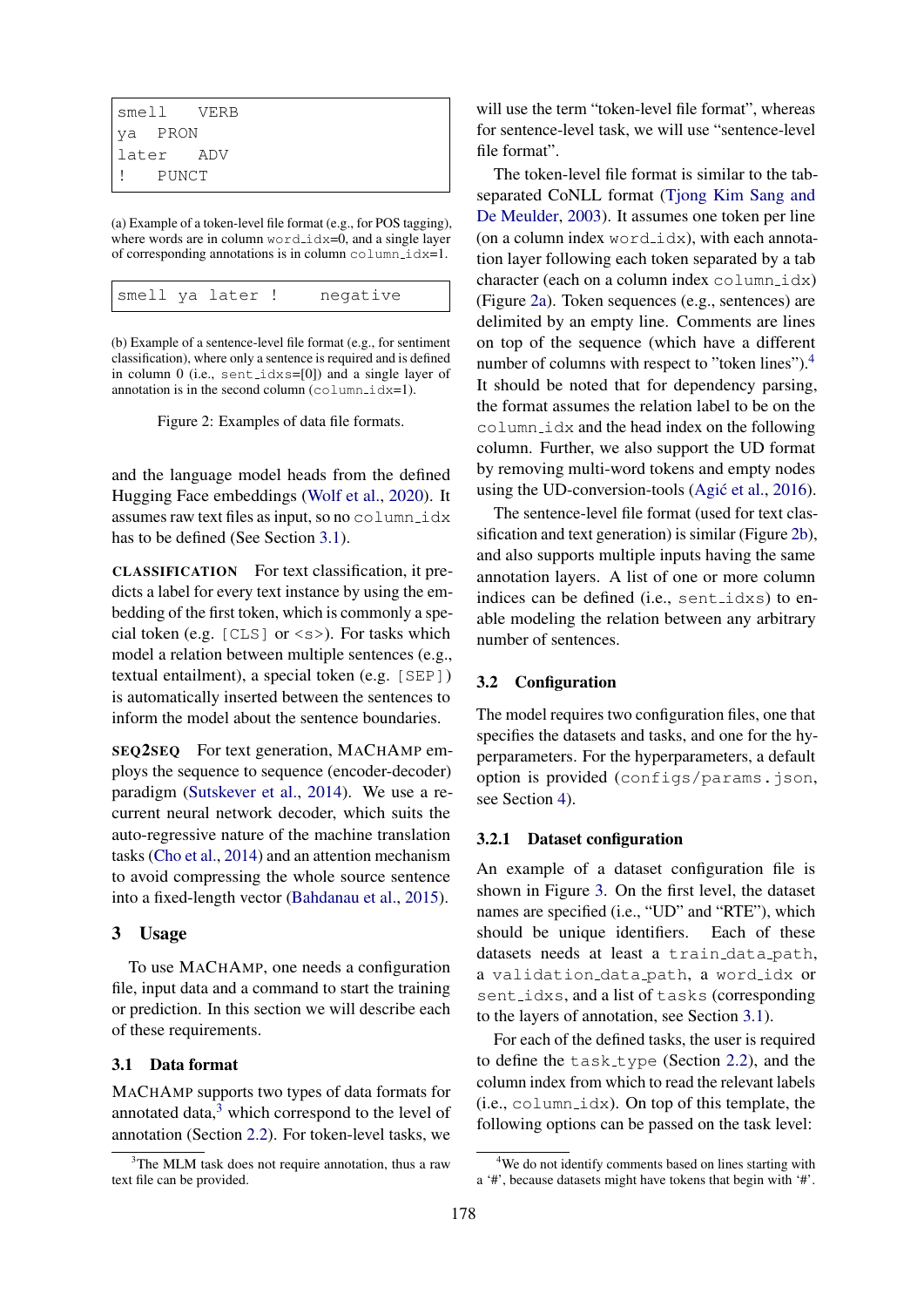<span id="page-3-1"></span>

Figure 3: Example dataset configuration file to predict UPOS, lemmas, and textual entailment simultaneously.

Metric For each task type, a commonly used metric is set as default metric. However, one can override the default by specifying a different metric at the task level. Supported metrics are 'acc', 'las', 'micro-f1', 'macro-f1', 'span\_f1', 'multi\_span\_f1', 'bleu' and 'perplexity'.

Loss weight In multi-task settings, not all tasks might be equally important, or some tasks might just be harder to learn, and therefore should gain more weight during training. This can be tuned by setting the loss weight parameter on the task level (by default the value is 1.0 for all tasks).

Dataset embedding [Ammar et al.](#page-6-2) [\(2016\)](#page-6-2) have shown that embedding which language an instance belongs to can be beneficial for multilingual models. Later work [\(Stymne et al.,](#page-14-4) [2018;](#page-14-4) [Wagner et al.,](#page-15-2) [2020\)](#page-15-2) has also shown that more fine-grained dis-tinctions on the dataset level<sup>[5](#page-3-2)</sup> can be beneficial when training on multiple datasets within the same language (family). In previous work, this embedding is usually concatenated to the word embedding before the encoding. However, in contextualized embeddings, the word embeddings themselves are commonly used as encoder, hence we concatenate the dataset embeddings in between the encoder and the decoder. This parameter is set on the dataset

<span id="page-3-4"></span>

Figure 4: Effect of the sampling parameter  $\alpha$  on the training sets of Universal Dependencies 2.6 data.

level with dataset embed idx, which specifies the column to read the dataset ID from. Setting dataset embed idx to -1 will use the dataset name as specified in the json file as ID.

Max sentences In order to limit the maximum number of sentences that are used during training, max sents is used. This is done before the sampling smoothing (Section [3.2.2\)](#page-3-0), if both are enabled. It should be noted that the specified number will be taken from the top of the dataset.

#### <span id="page-3-0"></span>3.2.2 Hyperparameter configuration

Whereas most of the hyperparameters can simply be changed from the default configuration provided in configs/params. json, we would like to highlight two main settings.

Pre-trained embeddings The name/path to pre-trained Hugging Face embeddings<sup>[6](#page-3-3)</sup> can be set in the configuration file at the transformer\_model key; transformer dim might be adapted accordingly to reflect the embeddings dimension.

Dataset sampling To avoid larger datasets from overwhelming the model, MACHAMP can resample multiple datasets according to a multinomial distribution, similar as used by [Conneau and](#page-8-7) [Lample](#page-8-7) [\(2019\)](#page-8-7). MACHAMP performs the sampling on the batch level, and shuffles after each epoch (so it can see a larger variety of instances for downsampled datasets). The formula is:

$$
\lambda = \frac{1}{p_i} * \frac{p_i^{\alpha}}{\sum_i p_i^{\alpha}} \tag{1}
$$

where  $p_i$  is the probability that a random sample is from dataset i, and  $\alpha$  is a hyperparameter that can be set. Setting  $\alpha$ =1.0 means using the default sizes,

<span id="page-3-2"></span><sup>&</sup>lt;sup>5</sup>These are called treebank embeddings in their work. We will use the more general term "dataset embeddings", which would often roughly correspond to languages and/or domains/genres.

<span id="page-3-3"></span><sup>6</sup><https://huggingface.co/models>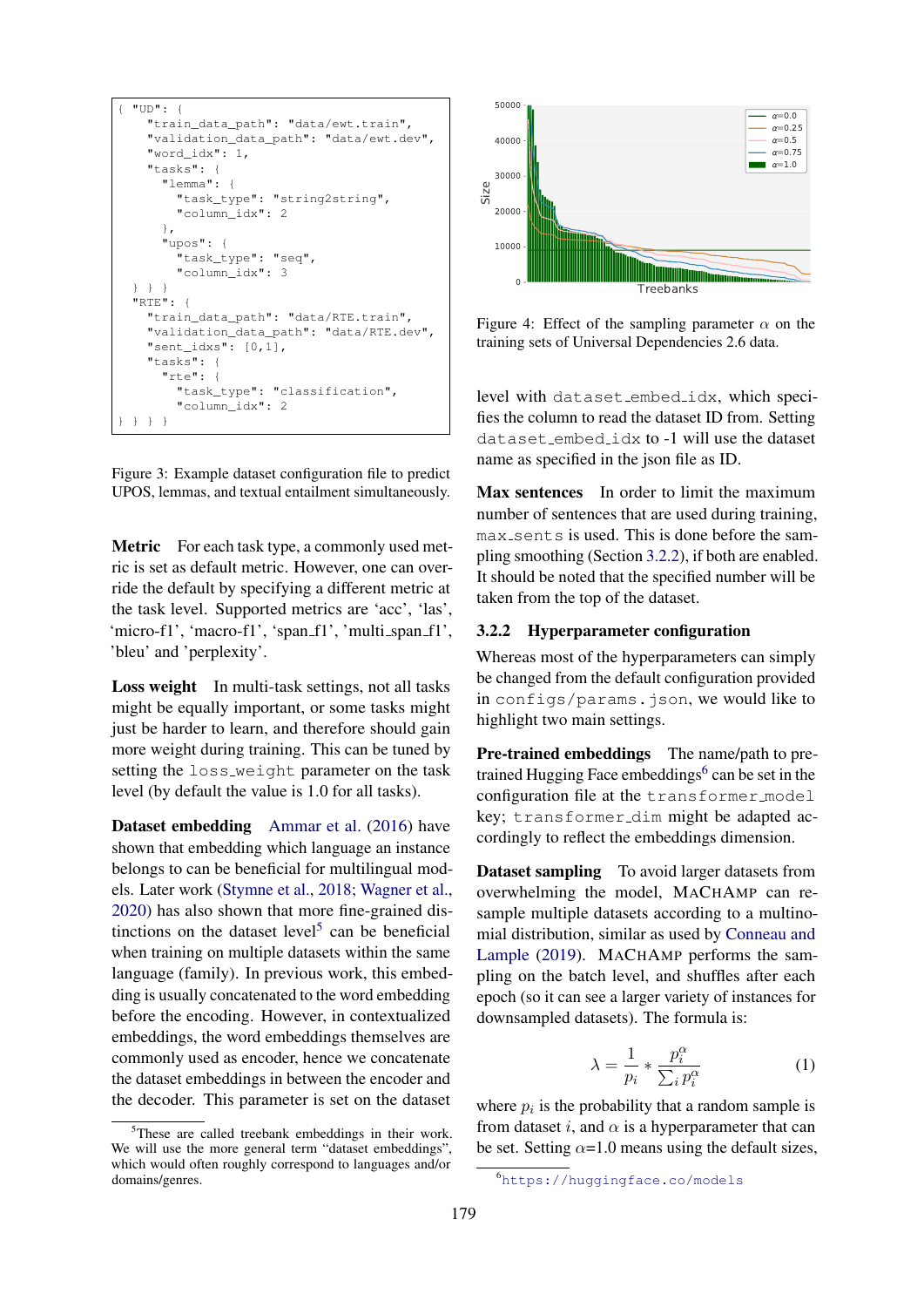<span id="page-4-4"></span>

| Parameter          | Value              | Range            |
|--------------------|--------------------|------------------|
| Optimizer          | Adam               |                  |
| $\beta_1, \beta_2$ | 0.9, 0.99          |                  |
| Dropout            | 0.2                | 0.1, 0.2, 0.3    |
| Epochs             | 20                 |                  |
| Batch size         | 32                 |                  |
| Learning rate (LR) | $1e-4$             | 1e-3, 1e-4, 1e-5 |
| LR scheduler       | slanted triangular |                  |
| Weight decay       | 0.01               |                  |
| Decay factor       | 0.38               | .35, .38, .5     |
| Cut fraction       | 0.2                | .1, .2, .3       |

Table 1: Final parameter settings, incl. tested ranges.

and  $\alpha$ =0.0 results in one average amount of batches for each dataset, similar to [Sanh et al.](#page-14-1) [\(2019\)](#page-14-1). The effect of different settings of  $\alpha$  for the Universal Dependencies 2.6 data is shown in Figure [4.](#page-3-4) Smoothing can be enabled in the hyperparameters configuration file at the sampling smoothing key.

#### 3.3 Training

Given the setup illustrated in the previous sections, a model can be trained via the following command. It assumes the configuration (Figure [3\)](#page-3-1) is saved in configs/upos-lemma-rte.json.

```
python3 train.py --dataset_config \
configs/upos-lemma-rte.json
```
By default, the model and the logs will be written to logs/<JSONNAME>/<DATE>. The name of the directory can be set manually by providing --name <NAME>. Further, --device <ID> can be used to specify which GPU to use, otherwise the CPU will be used. As a default, train.py uses configs/params.json for the hyperparameters, but this can be overridden by using --parameters config <CONFIG FILE>.

#### 3.4 Inference

Prediction can be done with:

```
python3 predict.py \
 logs/<NAME>/<DATE>/model.tar.gz \
 <INPUT FILE> <OUTPUT FILE>
```
It requires the path to the best model (serialized during training) stored as model.tar.qz in the logs directory as specified above. By default, the data is assumed to be in the same format as the training data (i.e., with the same number of column\_idx columns), but --raw\_text can be specified to read a data file containing raw texts with one sentence per line. For models trained

<span id="page-4-5"></span>

| Task           | Reference                | <b>MACHAMP</b> |
|----------------|--------------------------|----------------|
| <b>EWT2.2</b>  | Kondratyuk et al. (2019) |                |
| UPOS*          | 96.82                    | 97.07          |
| $Lemma*$       | 97.97                    | 98.14          |
| Feats*         | 97.27                    | 97.41          |
| $LAS^*$        | 89.38                    | 89.80          |
| <b>GLUE</b>    | Devlin et al. $(2019)$   |                |
| CoLA           | 60.5                     | 53.7           |
| MNLI           | 86.7                     | 83.9           |
| MNLI-mis       | 85.9                     | 82.7           |
| <b>MRPC</b>    | 89.3                     | 87.2           |
| ONLI           | 92.7                     | 90.8           |
| <b>OOP</b>     | 72.1                     | 69.1           |
| <b>RTE</b>     | 70.1                     | 60.0           |
| $SST-2$        | 94.9                     | 92.5           |
| WMT14          | Liu et al. (2020)        |                |
| <b>EN-DE</b>   | 30.1                     | 24.7           |
| <b>IWSLT15</b> | Zaheer et al. $(2018)$   |                |
| EN-VI          | 29.27                    | 24.72          |

Table 2: Scores of single task models on test data for three popular datasets and a variety of tasks. <sup>∗</sup>one joint model. For the GLUE data, BERT-large (English) and tokenized BLEU are used for fair comparison.

on multiple datasets (as "UD" and "RTE" in Figure [3\)](#page-3-1), --dataset <NAME> can be used to specify which dataset to use in order to predict all tasks within that dataset.

## <span id="page-4-0"></span>4 Hyperparameter Tuning

In this section we describe the procedure how we determined robust default parameters for MACHAMP; note that the goal is not to beat the state-of-the-art, but to reach competitive perfor-mance for multiple tasks simultaneously.<sup>[7](#page-4-1)</sup>

For the tuning of hyperparameters, we used the GLUE classification datasets [\(Wang et al.,](#page-15-3) [2018;](#page-15-3) [Warstadt et al.,](#page-15-4) [2019;](#page-15-4) [Socher et al.,](#page-14-5) [2013;](#page-14-5) [Dolan](#page-9-3) [and Brockett,](#page-9-3) [2005;](#page-9-3) [Cer et al.,](#page-8-8) [2017;](#page-8-8) [Williams et al.,](#page-15-5) [2018;](#page-15-5) [Rajpurkar et al.,](#page-13-3) [2018;](#page-13-3) [Bentivogli et al.,](#page-7-2) [2009;](#page-7-2) [Levesque et al.,](#page-11-4) [2012\)](#page-11-4) and the English Web Treebank (EWT 2.6) [\(Silveira et al.,](#page-14-6) [2014\)](#page-14-6) with multilin-gual BERT<sup>[8](#page-4-2)</sup> (mBERT) as embeddings.<sup>[9](#page-4-3)</sup> For each of these setups, we averaged the scores over all datasets/tasks and perform a grid search. The best hyperparameters across all datasets are reported in Table [1](#page-4-4) and are the defaults values for MACHAMP.

<span id="page-4-1"></span>Compared to MACHAMP v0.1 [\(van der Goot et al.,](#page-9-4) [2020\)](#page-9-4) we removed parameters with negligible effects (word dropout, layer dropout, adaptive softmax, and layer attention).

<span id="page-4-2"></span><sup>8</sup>[https://github.com/google-research/](https://github.com/google-research/bert/blob/master/multilingual.md) [bert/blob/master/multilingual.md](https://github.com/google-research/bert/blob/master/multilingual.md)

<span id="page-4-3"></span> $9$ We capped the dataset sizes to a maximum of 20,000 sentences for efficiency reasons.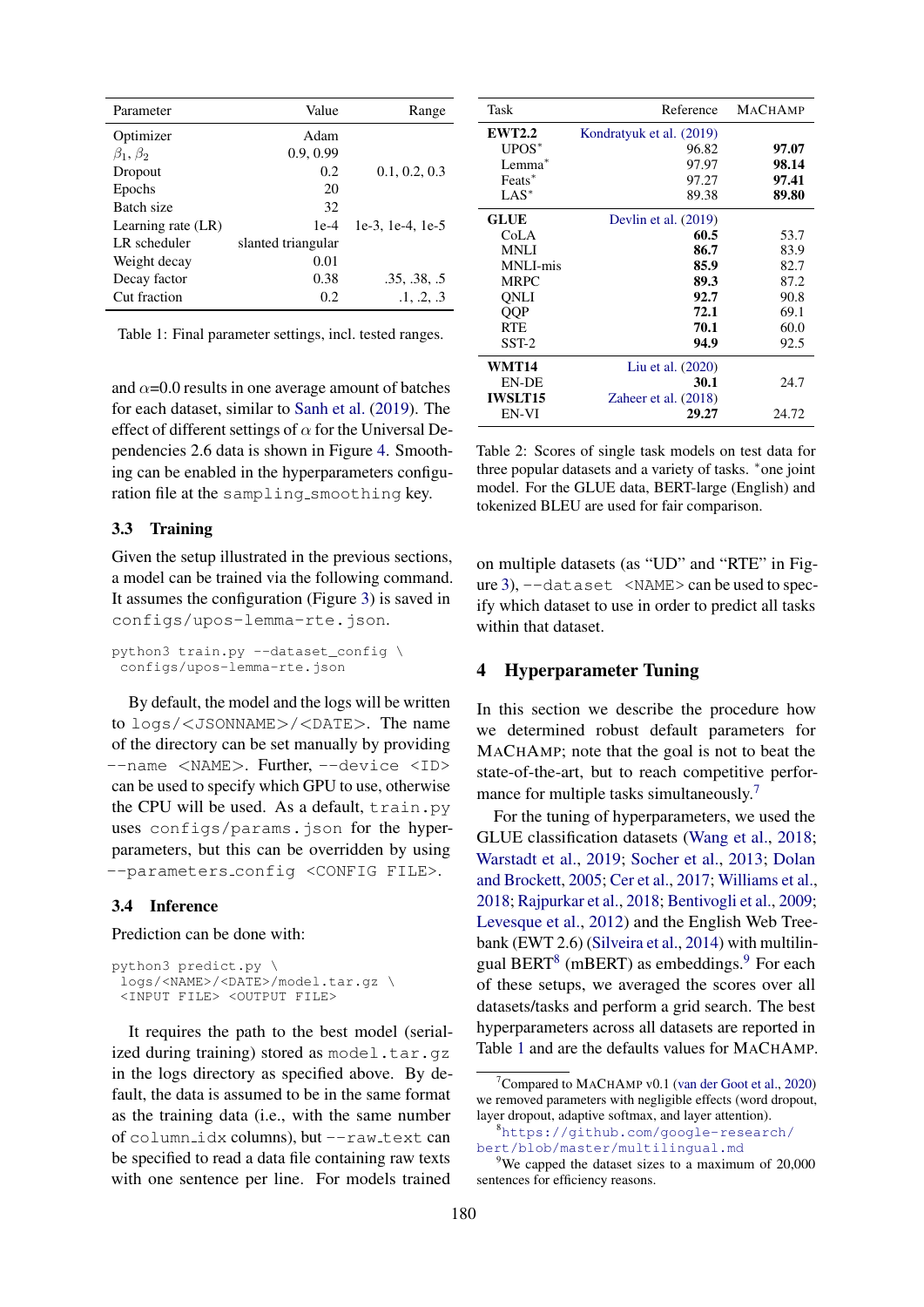<span id="page-5-1"></span>

| Setup           |       | $UD (LAS)$ GLUE $(Acc)$ |
|-----------------|-------|-------------------------|
| Single          | 72.22 | 82.38                   |
| All             | 72.82 | 80.96                   |
| Smoothed        | 73.74 | 81.87                   |
| Dataset embed.* | 72.76 |                         |
| Sep. decoder*   | 73.69 |                         |

Table 3: Average results over all development sets. Dataset embeddings and a separate decoder have not been tested in GLUE, because each dataset is annotated for a different task. <sup>∗</sup> includes dataset smoothing.

#### 5 Evaluation

#### 5.1 Single task evaluation

As a starting point, we evaluate single task models to ensure our implementations are competitive with the state-of-the-art. We report scores on dependency parsing (EWT), the GLUE classification tasks, and machine translation (WMT14 DE-EN [\(Bojar et al.,](#page-7-3) [2014\)](#page-7-3), IWSLT15 EN-VI [\(Cettolo](#page-8-9) [et al.,](#page-8-9) [2014\)](#page-8-9)) using mBERT as our embeddings.<sup>[10](#page-5-0)</sup> Table [2](#page-4-5) reports our results on the test sets compared to previous work. For all UD tasks, we score slightly higher, whereas for GLUE tasks we score consistently lower compared to the references. This is mostly due to differences in fine-tuning strategies, as implementations themselves are highly similar. Scores on the machine translation tasks show the largest drops, indicating that task-specific finetuning and pre-processing might be necessary.

#### 5.2 Multi-dataset evaluation

We evaluate the effect of a variety of multi-dataset settings on all GLUE and UD treebanks (v2.7) on the test splits. It should be noted that the UD treebanks all have the same tasks, as opposed to GLUE. First, we jointly train on all datasets (ALL), then we attempt to improve performance on smaller sets by enabling the sampling smoothing (SMOOTHED, Section [3.2.2,](#page-3-0) we set  $\alpha = 0.5$ ). Furthermore, we attempt to improve the performance by informing the decoder of the dataset through dataset embeddings (DATASET EMBED., Section [3.2.1\)](#page-2-0) or by giving each dataset its own decoder (SEP. DECODER). Results (Table [3\)](#page-5-1) show that multi-task learning is only beneficial for performance when training on the same set of tasks (i.e., UD), dataset smoothing is helpful, dataset embeddings and separate decoders do not improve upon smoothing on average.

<span id="page-5-3"></span>

| Model\Size      | 0    | $\langle 1k \rangle$ | ${<}10k$ | >10k |
|-----------------|------|----------------------|----------|------|
| Single          | 43.5 | 15.1                 | 57.9     | 80.1 |
| A11             | 44.5 | 37.1                 | 66.4     | 80.3 |
| Smoothed        | 44.3 | 45.4                 | 67.1     | 80.3 |
| Dataset embed.* | 43.9 | 36.5                 | 67.8     | 81.0 |
| Sep. decoder*   | 45.1 | 37.7                 | 66.5     | 80.9 |

Table 4: Average LAS scores on test splits of UD treebanks grouped by training size (in number of sentences). <sup>∗</sup> includes dataset smoothing.

For analysis purposes, we group the UD treebanks based on training size, and also evaluate UD treebanks which have no training split (zero-shot). For the zero-shot experiments, we select a proxy parser based on word overlap of the first 10 sentences of the target test data and the source training data.<sup>[11](#page-5-2)</sup> Results on the UD data (Table [4\)](#page-5-3) show that multi-task learning is mostly beneficial for mediumsized datasets ( $\langle 1k \rangle$  and  $\langle 10k \rangle$ ). For these datasets, the combination of smoothing and dataset embeddings are the most promising settings. Perhaps surprisingly, the zero-shot datasets  $(<1k)$  have a higher LAS as compared to the small datasets and using a separate decoder based on the proxy treebank is the best setting; this is mainly because for many small datasets there is no other in-language training treebank. For the GLUE tasks (Table [5,](#page-17-0) Appendix), multi-task learning is only beneficial for the RTE data. This is to be expected, as the tasks are different in this setup, and training data is generally larger. Dataset smoothing here prevents the model from dropping too much in performance, as it outperforms ALL for 7 out of 9 tasks.

#### 6 Conclusion

We introduced MACHAMP, a powerful toolkit for multi-task learning supporting a wide range of NLP tasks. We also provide initial experiments demonstrating the usefulness of some of its options. We learned that multi-task learning is mostly beneficial for setups in which multiple datasets are annotated for the same set of tasks, and that dataset embeddings can still be useful when employing contextualized embeddings. However, the current experiments are just scratching the surface of MACHAMP's capabilities, as a wide variety of tasks and multi-task settings is supported.

<span id="page-5-0"></span> $10$ For the sake of comparison we use BERT-large for GLUE, and EWT version 2.2.

<span id="page-5-2"></span> $11$ Scores on individual sets and proxy treebanks can be found in the Appendix.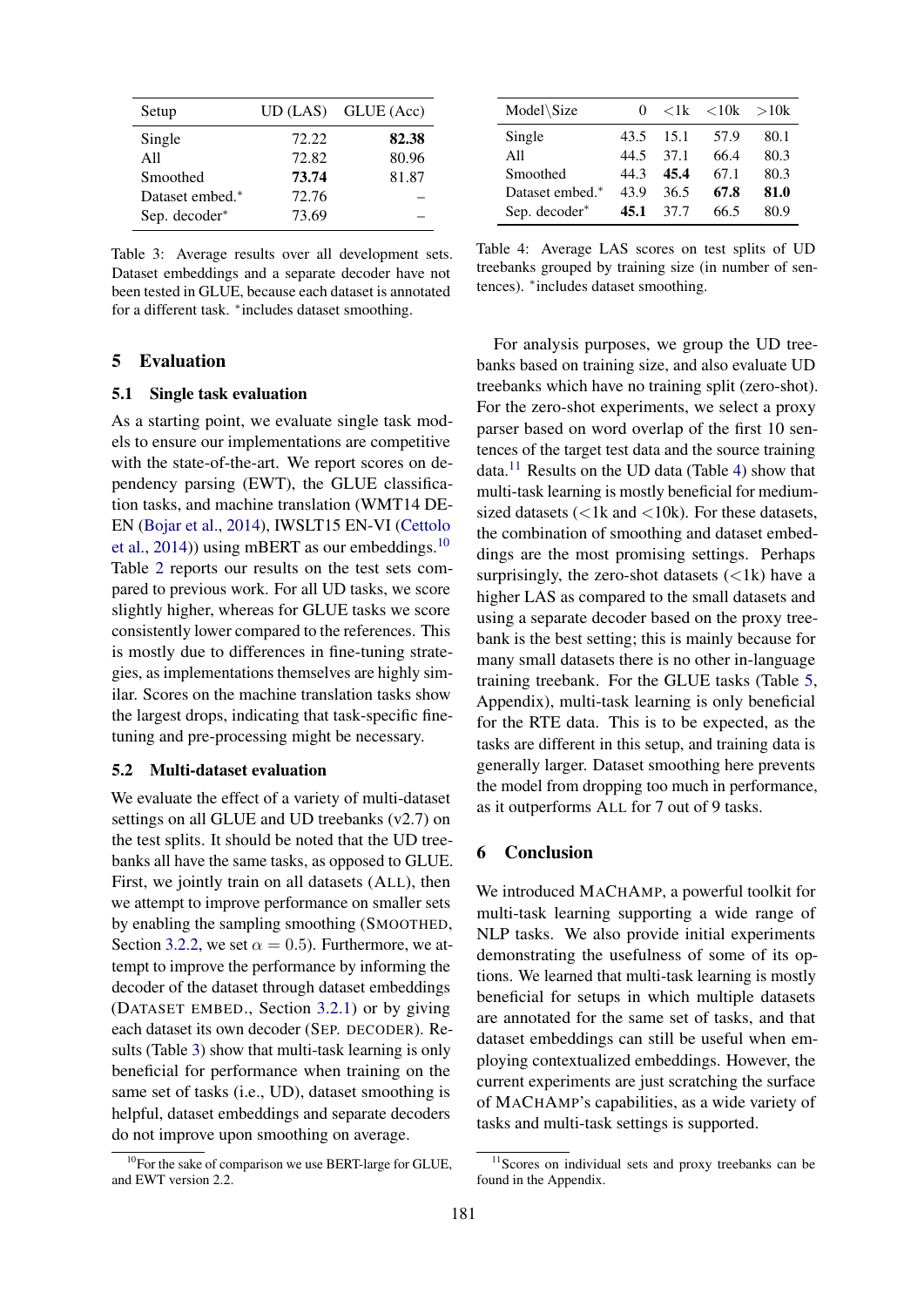#### Acknowledgments

We would like to thank Anouck Braggaar, Max Müller-Eberstein and Kristian Nørgaard Jensen for testing development versions. Furthermore, we thank Rik van Noord for his participation in the video, and providing an early use-case for MACHAMP [\(van Noord et al.,](#page-12-4) [2020\)](#page-12-4). This research was supported by an Amazon Research Award, an STSM in the Multi3Generation COST action (CA18231), a visit supported by COSBI, grant 9063-00077B (Danmarks Frie Forskningsfond), and Nvidia corporation for sponsoring Titan GPUs. We thank the NLPL laboratory and the HPC team at ITU for the computational resources used in this work.

### References

- <span id="page-6-17"></span>Anne Abeillé, Lionel Clément, and Alexandra Kinyon. 2000. [Building a treebank for French.](http://www.lrec-conf.org/proceedings/lrec2000/pdf/230.pdf) In *Proceedings of the Second International Conference on Language Resources and Evaluation (LREC'00)*, Athens, Greece. European Language Resources Association (ELRA).
- <span id="page-6-10"></span>Noëmi Aepli and Simon Clematide. 2018. Parsing approaches for Swiss German. In *Proceedings of the 3rd Swiss Text Analytics Conference (SwissText), Winterthur, Switzerland*.
- <span id="page-6-1"></span>Želiko Agić, Anders Johannsen, Barbara Plank, Héctor Martínez Alonso, Natalie Schluter, and Anders Søgaard. 2016. [Multilingual projection for parsing](https://doi.org/10.1162/tacl_a_00100) [truly low-resource languages.](https://doi.org/10.1162/tacl_a_00100) *Transactions of the Association for Computational Linguistics*, 4:301– 312.
- <span id="page-6-11"></span>Željko Agić and Nikola Ljubešić. 2015. [Universal De](https://www.aclweb.org/anthology/W15-5301)[pendencies for Croatian \(that work for Serbian, too\).](https://www.aclweb.org/anthology/W15-5301) In *The 5th Workshop on Balto-Slavic Natural Language Processing*, pages 1–8, Hissar, Bulgaria. IN-COMA Ltd. Shoumen, BULGARIA.
- <span id="page-6-6"></span>Lars Ahrenberg. 2015. [Converting an English-Swedish](https://www.aclweb.org/anthology/W15-2103) [parallel treebank to Universal Dependencies.](https://www.aclweb.org/anthology/W15-2103) In *Proceedings of the Third International Conference on Dependency Linguistics (Depling 2015)*, pages 10– 19, Uppsala, Sweden. Uppsala University, Uppsala, Sweden.
- <span id="page-6-13"></span>Linda Alfieri and Fabio Tamburini. 2016. (almost) automatic conversion of the Venice Italian Treebank into the merged Italian Dependency Treebank format. In *CLiC-it/EVALITA*.
- <span id="page-6-12"></span>Ika Alfina, Indra Budi, and Heru Suhartanto. 2020. Tree rotations for dependency trees: Converting the head-directionality of noun phrases. *Journal of Computer Science*, 16(11):1585–1597.
- <span id="page-6-5"></span>Héctor Martínez Alonso and Daniel Zeman. 2016. Universal Dependencies for the AnCora treebanks. *Procesamiento del Lenguaje Natural*, 57:91–98.
- <span id="page-6-2"></span>Waleed Ammar, George Mulcaire, Miguel Ballesteros, Chris Dyer, and Noah A. Smith. 2016. [Many lan](https://doi.org/10.1162/tacl_a_00109)[guages, one parser.](https://doi.org/10.1162/tacl_a_00109) *Transactions of the Association for Computational Linguistics*, 4:431–444.
- <span id="page-6-16"></span>Angelina Aquino, Franz de Leon, and Mary Ann Bacolod. 2020. UD Tagalog-Ugnayan. [https:](https://github.com/UniversalDependencies/UD_Tagalog-Ugnayan) [//github.com/UniversalDependencies/UD\\_](https://github.com/UniversalDependencies/UD_Tagalog-Ugnayan) [Tagalog-Ugnayan](https://github.com/UniversalDependencies/UD_Tagalog-Ugnayan).
- <span id="page-6-3"></span>Carolina Coelho Aragon. 2018. Variações estilísticas e sociais no discurso dos falantes akuntsú. Polifonia, 25(38.1):90–103.
- <span id="page-6-7"></span>Maria Jesus Aranzabe, Aitziber Atutxa, Kepa Bengoetxea, Arantza Diaz de Ilarraza, Iakes Goenaga, Koldo Gojenola, and Larraitz Uria. 2015. Automatic conversion of the Basque dependency treebank to universal dependencies. In *Proceedings of the fourteenth international workshop on treebanks an linguistic theories (TLT14)*, pages 233–241.
- <span id="page-6-14"></span>Masayuki Asahara, Hiroshi Kanayama, Takaaki Tanaka, Yusuke Miyao, Sumire Uematsu, Shinsuke Mori, Yuji Matsumoto, Mai Omura, and Yugo Murawaki. 2018. [Universal Dependencies version 2 for](https://www.aclweb.org/anthology/L18-1287) [Japanese.](https://www.aclweb.org/anthology/L18-1287) In *Proceedings of the Eleventh International Conference on Language Resources and Evaluation (LREC 2018)*, Miyazaki, Japan. European Language Resources Association (ELRA).
- <span id="page-6-4"></span>Elena Badmaeva and Francis M. Tyers. 2017. Dependency treebank for Buryat. In *Proceedings of the 15th International Workshop on Treebanks and Linguistic Theories (TLT15)*, pages 1–12.
- <span id="page-6-0"></span>Dzmitry Bahdanau, Kyunghyun Cho, and Yoshua Bengio. 2015. [Neural machine translation by jointly](http://arxiv.org/abs/1409.0473) [learning to align and translate.](http://arxiv.org/abs/1409.0473) In *3rd International Conference on Learning Representations, ICLR 2015, Conference Track Proceedings*, San Diego, CA, USA.
- <span id="page-6-9"></span>David Bamman and Gregory Crane. 2011. The ancient Greek and Latin dependency treebanks. In *Language technology for cultural heritage*, pages 79–98. Springer.
- <span id="page-6-15"></span>Verginica Barbu Mititelu, Radu Ion, Radu Simionescu, Elena Irimia, and Cenel-Augusto Perez. 2016. The Romanian treebank annotated according to Universal Dependencies. In *Proceedings of the tenth international conference on natural language processing (hrtal2016)*.
- <span id="page-6-8"></span>Colin Batchelor. 2019. [Universal dependencies for](https://www.aclweb.org/anthology/W19-6902) [Scottish Gaelic: syntax.](https://www.aclweb.org/anthology/W19-6902) In *Proceedings of the Celtic Language Technology Workshop*, pages 7–15, Dublin, Ireland. European Association for Machine Translation.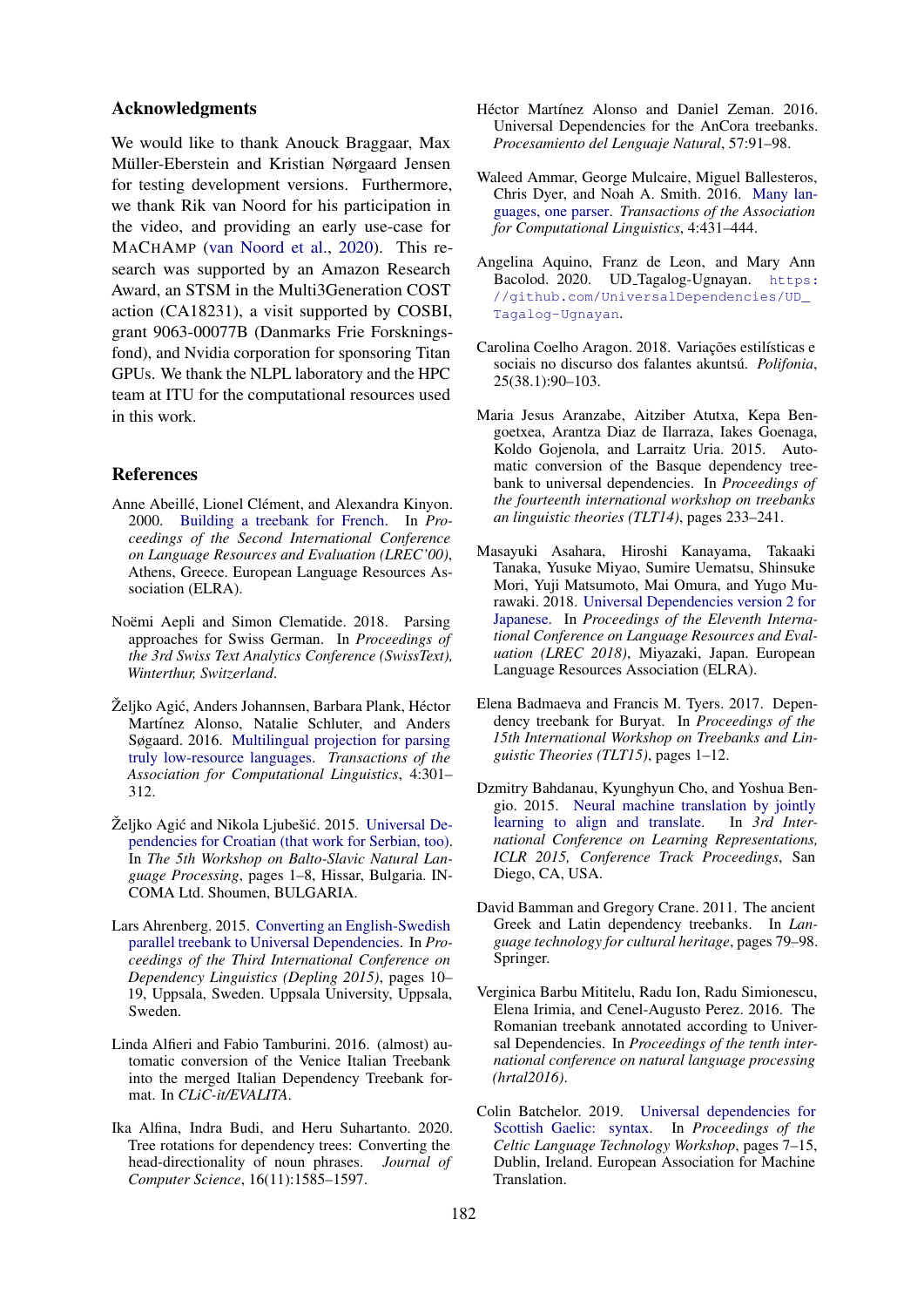- <span id="page-7-16"></span>Shabnam Behzad and Amir Zeldes. 2020. [A cross](https://www.aclweb.org/anthology/2020.wac-1.7)[genre ensemble approach to robust Reddit part of](https://www.aclweb.org/anthology/2020.wac-1.7) [speech tagging.](https://www.aclweb.org/anthology/2020.wac-1.7) In *Proceedings of the 12th Web as Corpus Workshop*, pages 50–56, Marseille, France. European Language Resources Association.
- <span id="page-7-4"></span>Eduard Bejček, Eva Hajičová, Jan Hajič, Pavlína Jínová, Václava Kettnerová, Veronika Kolářová, Marie Mikulová, Jiří Mírovský, Anna Nedoluzhko, Jarmila Panevová, et al. 2013. Prague dependency treebank 3.0.
- <span id="page-7-2"></span>Luisa Bentivogli, Ido Dagan, Hoa Trang Dang, Danilo Giampiccolo, and Bernardo Magnini. 2009. [The](https://tac.nist.gov/publications/2009/additional.papers/RTE5_overview.proceedings.pdf) [fifth PASCAL recognizing textual entailment chal](https://tac.nist.gov/publications/2009/additional.papers/RTE5_overview.proceedings.pdf)[lenge.](https://tac.nist.gov/publications/2009/additional.papers/RTE5_overview.proceedings.pdf) In *Proceedings of the Second Text Analysis Conference, TAC 2009*, Gaithersburg, Maryland, USA.
- <span id="page-7-15"></span>Yevgeni Berzak, Jessica Kenney, Carolyn Spadine, Jing Xian Wang, Lucia Lam, Keiko Sophie Mori, Sebastian Garza, and Boris Katz. 2016. [Universal](https://doi.org/10.18653/v1/P16-1070) [Dependencies for learner English.](https://doi.org/10.18653/v1/P16-1070) In *Proceedings of the 54th Annual Meeting of the Association for Computational Linguistics (Volume 1: Long Papers)*, pages 737–746, Berlin, Germany. Association for Computational Linguistics.
- <span id="page-7-18"></span>Irshad Bhat, Riyaz A. Bhat, Manish Shrivastava, and Dipti Sharma. 2018. [Universal Dependency parsing](https://doi.org/10.18653/v1/N18-1090) [for Hindi-English code-switching.](https://doi.org/10.18653/v1/N18-1090) In *Proceedings of the 2018 Conference of the North American Chapter of the Association for Computational Linguistics: Human Language Technologies, Volume 1 (Long Papers)*, pages 987–998, New Orleans, Louisiana. Association for Computational Linguistics.
- <span id="page-7-13"></span>Riyaz Ahmad Bhat, Rajesh Bhatt, Annahita Farudi, Prescott Klassen, Bhuvana Narasimhan, Martha Palmer, Owen Rambow, Dipti Misra Sharma, Ashwini Vaidya, Sri Ramagurumurthy Vishnu, et al. 2016. The hindi/urdu treebank project. In *Handbook of Linguistic Annotation*. Springer Press.
- <span id="page-7-10"></span>Agne Bielinskiene, Loic Boizou, and Jolanta Kovalevskaite. 2016. Lithuanian dependency treebank. In *Human Language Technologies–The Baltic Perspective: Proceedings of the Seventh International Conference Baltic HLT 2016*, volume 289, page 107. IOS Press.
- <span id="page-7-14"></span>Su Lin Blodgett, Johnny Wei, and Brendan O'Connor. 2018. [Twitter Universal Dependency parsing for](https://doi.org/10.18653/v1/P18-1131) [African-American and mainstream American En](https://doi.org/10.18653/v1/P18-1131)[glish.](https://doi.org/10.18653/v1/P18-1131) In *Proceedings of the 56th Annual Meeting of the Association for Computational Linguistics (Volume 1: Long Papers)*, pages 1415–1425, Melbourne, Australia. Association for Computational Linguistics.
- <span id="page-7-3"></span>Ondřej Bojar, Christian Buck, Christian Federmann, Barry Haddow, Philipp Koehn, Johannes Leveling, Christof Monz, Pavel Pecina, Matt Post, Herve Saint-Amand, Radu Soricut, Lucia Specia, and Aleš Tamchyna. 2014. [Findings of the 2014 workshop on](https://doi.org/10.3115/v1/W14-3302)

[statistical machine translation.](https://doi.org/10.3115/v1/W14-3302) In *Proceedings of the Ninth Workshop on Statistical Machine Translation*, pages 12–58, Baltimore, Maryland, USA. Association for Computational Linguistics.

- <span id="page-7-7"></span>Guillaume Bonfante, Bruno Guillaume, and Guy Perrier. 2018. *Application of Graph Rewriting to Natural Language Processing*. Wiley Online Library.
- <span id="page-7-6"></span>Emanuel Borges Völker, Maximilian Wendt, Felix Hen-nig, and Arne Köhn. 2019. [HDT-UD: A very large](https://doi.org/10.18653/v1/W19-8006) [Universal Dependencies treebank for German.](https://doi.org/10.18653/v1/W19-8006) In *Proceedings of the Third Workshop on Universal Dependencies (UDW, SyntaxFest 2019)*, pages 46–57, Paris, France. Association for Computational Linguistics.
- <span id="page-7-8"></span>Cristina Bosco, Felice Dell'Orletta, Simonetta Montemagni, Manuela Sanguinetti, and Maria Simi. 2014. The EVALITA 2014 dependency parsing task. In *EVALITA 2014 Evaluation of NLP and Speech Tools for Italian*, pages 1–8. Pisa University Press.
- <span id="page-7-11"></span>Gosse Bouma and Gertjan van Noord. 2017. [Increas](https://www.aclweb.org/anthology/W17-0403)[ing return on annotation investment: The automatic](https://www.aclweb.org/anthology/W17-0403) [construction of a Universal Dependency treebank](https://www.aclweb.org/anthology/W17-0403) [for Dutch.](https://www.aclweb.org/anthology/W17-0403) In *Proceedings of the NoDaLiDa 2017 Workshop on Universal Dependencies (UDW 2017)*, pages 19–26, Gothenburg, Sweden. Association for Computational Linguistics.
- <span id="page-7-17"></span>Anouck Braggaar and Rob van der Goot. 2021. Challenges in annotating and parsing spoken, codeswitched, Frisian-Dutch data. In *Proceedings of the Second Workshop on Domain Adaptation for Natural Language Processing*.
- <span id="page-7-5"></span>Sabine Brants, Stefanie Dipper, Peter Eisenberg, Silvia Hansen-Schirra, Esther König, Wolfgang Lezius, Christian Rohrer, George Smith, and Hans Uszkoreit. 2004. TIGER: Linguistic interpretation of a german corpus. *Research on language and computation*, 2(4):597–620.
- <span id="page-7-12"></span>Bernard Caron, Marine Courtin, Kim Gerdes, and Sylvain Kahane. 2019. [A surface-syntactic UD tree](https://doi.org/10.18653/v1/W19-7803)[bank for Naija.](https://doi.org/10.18653/v1/W19-7803) In *Proceedings of the 18th International Workshop on Treebanks and Linguistic Theories (TLT, SyntaxFest 2019)*, pages 13–24, Paris, France. Association for Computational Linguistics.
- <span id="page-7-0"></span>Rich Caruana. 1993. [Multitask learning: A knowledge](https://doi.org/10.1016/b978-1-55860-307-3.50012-5)[based source of inductive bias.](https://doi.org/10.1016/b978-1-55860-307-3.50012-5) In *Proceedings of the Tenth International Conference on Machine Learning*, pages 41–48, Amherst, MA, USA.
- <span id="page-7-1"></span>Rich Caruana. 1997. [Multitask learning.](https://doi.org/10.1007/978-1-4615-5529-2_5) In *Learning to learn*, pages 95–133. Springer.
- <span id="page-7-9"></span>Flavio Massimiliano Cecchini, Marco Passarotti, Paola Marongiu, and Daniel Zeman. 2018. [Challenges in](https://doi.org/10.18653/v1/W18-6004) [converting the index Thomisticus treebank into Uni](https://doi.org/10.18653/v1/W18-6004)[versal Dependencies.](https://doi.org/10.18653/v1/W18-6004) In *Proceedings of the Second Workshop on Universal Dependencies (UDW 2018)*, pages 27–36, Brussels, Belgium. Association for Computational Linguistics.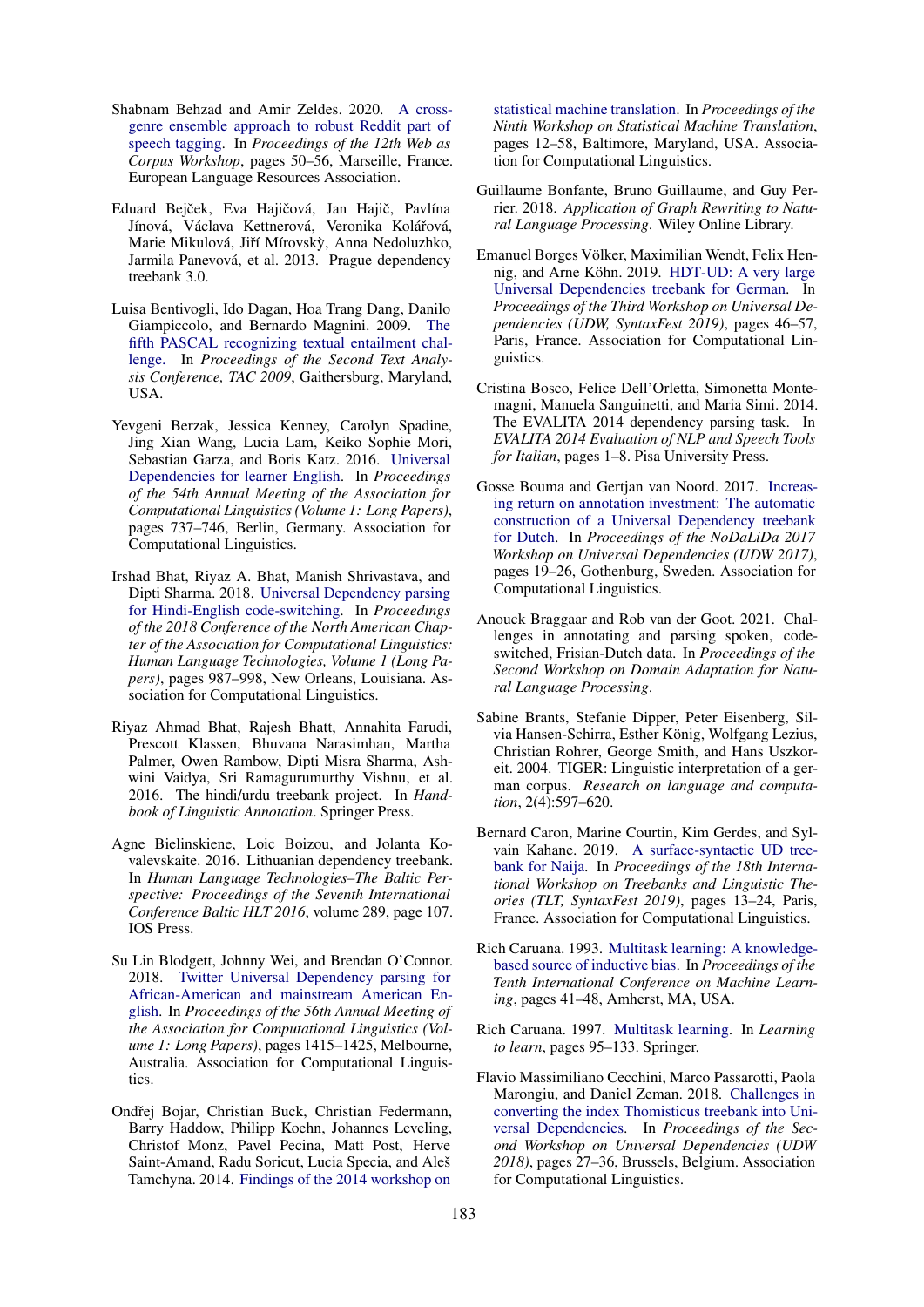- <span id="page-8-13"></span>Slavomír Čéplö. 2018. Constituent order in Maltese: A quantitative analysis.
- <span id="page-8-8"></span>Daniel Cer, Mona Diab, Eneko Agirre, Iñigo Lopez-Gazpio, and Lucia Specia. 2017. [SemEval-2017](https://doi.org/10.18653/v1/S17-2001) [task 1: Semantic textual similarity multilingual and](https://doi.org/10.18653/v1/S17-2001) [crosslingual focused evaluation.](https://doi.org/10.18653/v1/S17-2001) In *Proceedings of the 11th International Workshop on Semantic Evaluation (SemEval-2017)*, pages 1–14, Vancouver, Canada. Association for Computational Linguistics.
- <span id="page-8-15"></span>Özlem Çetinoğlu and Çağrı Çöltekin. 2019. [Chal](https://doi.org/10.18653/v1/W19-7809)[lenges of annotating a code-switching treebank.](https://doi.org/10.18653/v1/W19-7809) In *Proceedings of the 18th International Workshop on Treebanks and Linguistic Theories (TLT, SyntaxFest 2019)*, pages 82–90, Paris, France. Association for Computational Linguistics.
- <span id="page-8-9"></span>Mauro Cettolo, Niehues Jan, Stuker Sebastian, Luisa ¨ Bentivogli, Roldano Cattoni, and Marcello Federico. 2014. The IWSLT 2014 evaluation campaign. In *International Workshop on Spoken Language Translation*, Lake Tahoe, CA, USA.
- <span id="page-8-6"></span>Kyunghyun Cho, Bart van Merriënboer, Caglar Gulcehre, Dzmitry Bahdanau, Fethi Bougares, Holger Schwenk, and Yoshua Bengio. 2014. [Learning](https://doi.org/10.3115/v1/D14-1179) [phrase representations using RNN encoder–decoder](https://doi.org/10.3115/v1/D14-1179) [for statistical machine translation.](https://doi.org/10.3115/v1/D14-1179) In *Proceedings of the 2014 Conference on Empirical Methods in Natural Language Processing (EMNLP)*, pages 1724– 1734, Doha, Qatar. Association for Computational Linguistics.
- <span id="page-8-1"></span>Grzegorz Chrupała, Ákos Kádár, and Afra Alishahi. 2015. [Learning language through pictures.](https://doi.org/10.3115/v1/P15-2019) In *Proceedings of the 53rd Annual Meeting of the Association for Computational Linguistics and the 7th International Joint Conference on Natural Language Processing (Volume 2: Short Papers)*, pages 112– 118, Beijing, China. Association for Computational Linguistics.
- <span id="page-8-4"></span>Grzegorz Chrupała. 2006. [Simple data-driven context](http://journal.sepln.org/sepln/ojs/ojs/index.php/pln/article/viewFile/2741/1259)[sensitive lemmatization.](http://journal.sepln.org/sepln/ojs/ojs/index.php/pln/article/viewFile/2741/1259) *SEPLN*, 37:121–127.
- <span id="page-8-5"></span>Yoeng-Jin Chu. 1965. On the shortest arborescence of a directed graph. *Scientia Sinica*, 14:1396–1400.
- <span id="page-8-12"></span>Jayeol Chun, Na-Rae Han, Jena D. Hwang, and Jinho D. Choi. 2018. [Building Universal Depen](https://www.aclweb.org/anthology/L18-1347)[dency treebanks in Korean.](https://www.aclweb.org/anthology/L18-1347) In *Proceedings of the Eleventh International Conference on Language Resources and Evaluation (LREC 2018)*, Miyazaki, Japan. European Language Resources Association (ELRA).
- <span id="page-8-11"></span>Alessandra Teresa Cignarella, Cristina Bosco, and Paolo Rosso. 2019. [Presenting TWITTIRO-UD:](https://doi.org/10.18653/v1/W19-7723) [An Italian Twitter treebank in Universal Dependen](https://doi.org/10.18653/v1/W19-7723)[cies.](https://doi.org/10.18653/v1/W19-7723) In *Proceedings of the Fifth International Conference on Dependency Linguistics (Depling, SyntaxFest 2019)*, pages 190–197, Paris, France. Association for Computational Linguistics.
- <span id="page-8-3"></span>Kevin Clark, Minh-Thang Luong, Urvashi Khandelwal, Christopher D. Manning, and Quoc V. Le. 2019. [BAM! born-again multi-task networks for natural](https://doi.org/10.18653/v1/P19-1595) [language understanding.](https://doi.org/10.18653/v1/P19-1595) In *Proceedings of the 57th Annual Meeting of the Association for Computational Linguistics*, pages 5931–5937, Florence, Italy. Association for Computational Linguistics.
- <span id="page-8-0"></span>Ronan Collobert, Jason Weston, Léon Bottou, Michael Karlen, Koray Kavukcuoglu, and Pavel Kuksa. 2011. [Natural language processing \(almost\) from scratch.](http://dl.acm.org/citation.cfm?id=2078186) *Journal of Machine Learning Research*, 12:2493– 2537.
- <span id="page-8-17"></span>Cagri Cöltekin. 2015. A grammar-book treebank of Turkish. In *Proceedings of the 14th workshop on Treebanks and Linguistic Theories (TLT 14)*, pages 35–49.
- <span id="page-8-7"></span>Alexis Conneau and Guillaume Lample. 2019. [Cross](https://proceedings.neurips.cc/paper/2019/hash/c04c19c2c2474dbf5f7ac4372c5b9af1-Abstract.html)[lingual language model pretraining.](https://proceedings.neurips.cc/paper/2019/hash/c04c19c2c2474dbf5f7ac4372c5b9af1-Abstract.html) In *Advances in Neural Information Processing Systems*, pages 7059–7069, Vancouver, Canada.
- <span id="page-8-19"></span>Sam Davidson, Dian Yu, and Zhou Yu. 2019. [De](https://doi.org/10.18653/v1/D19-1162)[pendency parsing for spoken dialog systems.](https://doi.org/10.18653/v1/D19-1162) In *Proceedings of the 2019 Conference on Empirical Methods in Natural Language Processing and the 9th International Joint Conference on Natural Language Processing (EMNLP-IJCNLP)*, pages 1513– 1519, Hong Kong, China. Association for Computational Linguistics.
- <span id="page-8-14"></span>Mehmet Oguz Derin. 2020. UD Old TurkishTonqq. [https://github.com/](https://github.com/UniversalDependencies/UD_Old_Turkish-Tonqq) [UniversalDependencies/UD\\_Old\\_](https://github.com/UniversalDependencies/UD_Old_Turkish-Tonqq) [Turkish-Tonqq](https://github.com/UniversalDependencies/UD_Old_Turkish-Tonqq).
- <span id="page-8-2"></span>Jacob Devlin, Ming-Wei Chang, Kenton Lee, and Kristina Toutanova. 2019. [BERT: Pre-training of](https://doi.org/10.18653/v1/N19-1423) [deep bidirectional transformers for language under](https://doi.org/10.18653/v1/N19-1423)[standing.](https://doi.org/10.18653/v1/N19-1423) In *Proceedings of the 2019 Conference of the North American Chapter of the Association for Computational Linguistics: Human Language Technologies, Volume 1 (Long and Short Papers)*, pages 4171–4186, Minneapolis, Minnesota. Association for Computational Linguistics.
- <span id="page-8-18"></span>Cheikh Bamba Dione. 2019. [Developing Universal De](https://doi.org/10.18653/v1/W19-8003)[pendencies for Wolof.](https://doi.org/10.18653/v1/W19-8003) In *Proceedings of the Third Workshop on Universal Dependencies (UDW, SyntaxFest 2019)*, pages 12–23, Paris, France. Association for Computational Linguistics.
- <span id="page-8-10"></span>Peter Dirix, Liesbeth Augustinus, Daniel van Niekerk, and Frank Van Eynde. 2017. [Universal Dependen](https://www.aclweb.org/anthology/W17-0405)[cies for Afrikaans.](https://www.aclweb.org/anthology/W17-0405) In *Proceedings of the NoDaLiDa 2017 Workshop on Universal Dependencies (UDW 2017)*, pages 38–47, Gothenburg, Sweden. Association for Computational Linguistics.
- <span id="page-8-16"></span>Kaja Dobrovoljc, Tomaž Erjavec, and Simon Krek. 2017. [The Universal Dependencies treebank for](https://doi.org/10.18653/v1/W17-1406) [Slovenian.](https://doi.org/10.18653/v1/W17-1406) In *Proceedings of the 6th Workshop on Balto-Slavic Natural Language Processing*, pages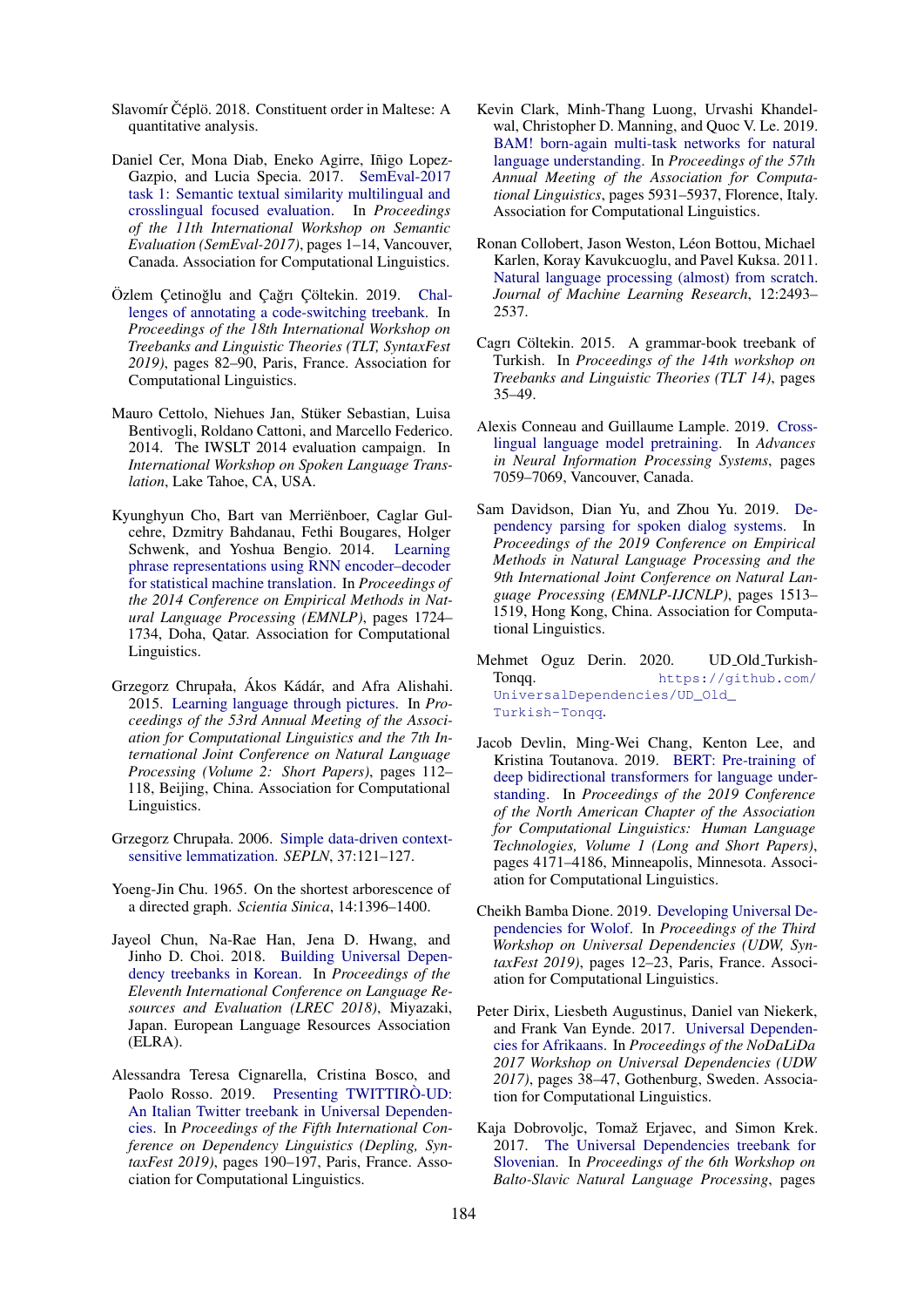33–38, Valencia, Spain. Association for Computational Linguistics.

- <span id="page-9-17"></span>Kaja Dobrovoljc and Joakim Nivre. 2016. [The Univer](https://www.aclweb.org/anthology/L16-1248)[sal Dependencies treebank of spoken Slovenian.](https://www.aclweb.org/anthology/L16-1248) In *Proceedings of the Tenth International Conference on Language Resources and Evaluation (LREC'16)*, pages 1566–1573, Portorož, Slovenia. European Language Resources Association (ELRA).
- <span id="page-9-3"></span>William B. Dolan and Chris Brockett. 2005. [Automati](https://www.aclweb.org/anthology/I05-5002)[cally constructing a corpus of sentential paraphrases.](https://www.aclweb.org/anthology/I05-5002) In *Proceedings of the Third International Workshop on Paraphrasing (IWP2005)*, pages 9–16, Jeju Island, Korea.
- <span id="page-9-1"></span>Timothy Dozat and Christopher D Manning. 2017. [Deep biaffine attention for neural dependency pars](https://nlp.stanford.edu/pubs/dozat2017deep.pdf)[ing.](https://nlp.stanford.edu/pubs/dozat2017deep.pdf) In *Proceedings of 5th International Conference on Learning Representations, ICLR 2017, Conference Track Proceedings*, Toulon, France.
- <span id="page-9-15"></span>Kira Droganova, Olga Lyashevskaya, and Daniel Zeman. 2018. Data conversion and consistency of monolingual corpora: Russian UD treebanks. In *Proceedings of the 17th international workshop on treebanks and linguistic theories (tlt 2018)*, 155, pages 53–66.
- <span id="page-9-16"></span>Puneet Dwivedi and Guha Easha. 2017. Universal Dependencies for Sanskrit. *International Journal of Advance Research, Ideas and Innovations in Technology*, 3(4).
- <span id="page-9-10"></span>Hanne Eckhoff, Kristin Bech, Gerlof Bouma, Kristine Eide, Dag Haug, Odd Einar Haugen, and Marius Jøhndal. 2018. The PROIEL treebank family: a standard for early attestations of Indo-European languages. *Language Resources and Evaluation*, 52(1):29–65.
- <span id="page-9-14"></span>Hanne Martine Eckhoff and Aleksandrs Berdičevskis. 2015. Linguistics vs. digital editions: The Tromsø Old Russian and OCS treebank. *Scripta & e-Scripta*, 14(15):9–25.
- <span id="page-9-2"></span>Jack Edmonds. 1967. Optimum branchings. *Journal of Research of the national Bureau of Standards B*, 71(4):233–240.
- <span id="page-9-19"></span>Marhaba Eli, Weinila Mushajiang, Tuergen Yibulayin, Kahaerjiang Abiderexiti, and Yan Liu. 2016. [Uni](https://www.aclweb.org/anthology/W16-5206)[versal dependencies for Uyghur.](https://www.aclweb.org/anthology/W16-5206) In *Proceedings of the Third International Workshop on Worldwide Language Service Infrastructure and Second Workshop on Open Infrastructures and Analysis Frameworks for Human Language Technologies (WLSI/OIAF4HLT2016)*, pages 44–50, Osaka, Japan. The COLING 2016 Organizing Committee.
- <span id="page-9-5"></span>Marília Fernanda Pereira de Freitas. 2017. A posse em apurinã: Descrição de construções atributivas e predicativas em comparação com outras línguas aruák. *Belem: Programa de P ´ os-Graduac¸ ´ ao em Letras, ˜ Universidade Federal do Para (Tese de Doutorado) ´* .
- <span id="page-9-9"></span>Marcos Garcia. 2016. Universal dependencies guidelines for the Galician-TreeGal treebank. Technical report, Technical Report, LyS Group, Universidade da Coruna.
- <span id="page-9-0"></span>Matt Gardner, Joel Grus, Mark Neumann, Oyvind Tafjord, Pradeep Dasigi, Nelson F. Liu, Matthew Peters, Michael Schmitz, and Luke Zettlemoyer. 2018. [AllenNLP: A deep semantic natural language pro](https://doi.org/10.18653/v1/W18-2501)[cessing platform.](https://doi.org/10.18653/v1/W18-2501) In *Proceedings of Workshop for NLP Open Source Software (NLP-OSS)*, pages 1– 6, Melbourne, Australia. Association for Computational Linguistics.
- <span id="page-9-18"></span>Fabrìcio Ferraz Gerardi. 2020. UD TupinambaTuDeT. [https://github.com/](https://github.com/UniversalDependencies/UD_Tupinamba-TuDeT) [UniversalDependencies/UD\\_](https://github.com/UniversalDependencies/UD_Tupinamba-TuDeT) [Tupinamba-TuDeT](https://github.com/UniversalDependencies/UD_Tupinamba-TuDeT).
- <span id="page-9-13"></span>Fabrìcio Ferraz Gerardi. 2021. The structure of Mundurukú
- <span id="page-9-11"></span>Memduh Gökırmak and Francis M. Tyers. 2017. [A](https://www.aclweb.org/anthology/W17-6509) [dependency treebank for Kurmanji Kurdish.](https://www.aclweb.org/anthology/W17-6509) In *Proceedings of the Fourth International Conference on Dependency Linguistics (Depling 2017)*, pages 64–72, Pisa,Italy. Linköping University Electronic Press.
- <span id="page-9-8"></span>Xavier Gómez Guinovart. 2017. Recursos integrados da lingua galega para a investigación lingüística. Gallaecia. Estudos de lingüística portuguesa e *galega. Santiago de Compostela: Universidade de Santiago*, pages 1037–1048.
- <span id="page-9-20"></span>Rob van der Goot and Gertjan van Noord. 2018. [Mod](https://doi.org/10.18653/v1/D18-1542)[eling input uncertainty in neural network depen](https://doi.org/10.18653/v1/D18-1542)[dency parsing.](https://doi.org/10.18653/v1/D18-1542) In *Proceedings of the 2018 Conference on Empirical Methods in Natural Language Processing*, pages 4984–4991, Brussels, Belgium. Association for Computational Linguistics.
- <span id="page-9-4"></span>Rob van der Goot, Ahmet Üstün, Alan Ramponi, and Barbara Plank. 2020. [Massive choice, ample tasks](https://arxiv.org/abs/2005.14672v2) [\(MaChAmp\): A toolkit for multi-task learning in](https://arxiv.org/abs/2005.14672v2) [NLP.](https://arxiv.org/abs/2005.14672v2) *arXiv preprint arXiv:2005.14672v2*.
- <span id="page-9-12"></span>Normunds Gruzitis, Lauma Pretkalnina, Baiba Saulite, Laura Rituma, Gunta Nespore-Berzkalne, Arturs Znotins, and Peteris Paikens. 2018. [Creation of a](https://www.aclweb.org/anthology/L18-1714) [balanced state-of-the-art multilayer corpus for NLU.](https://www.aclweb.org/anthology/L18-1714) In *Proceedings of the Eleventh International Conference on Language Resources and Evaluation (LREC 2018)*, Miyazaki, Japan. European Language Resources Association (ELRA).
- <span id="page-9-7"></span>Bruno Guillaume, Marie-Catherine de Marneffe, and Guy Perrier. 2019. Conversion et améliorations de corpus du Français annotés en Universal Dependencies. *Traitement Automatique des Langues*, 60(2):71–95.
- <span id="page-9-6"></span>Jan Hajič, Otakar Smrž, Petr Zemánek, Petr Pajas, Jan Šnaidauf, Emanuel Beška, Jakub Krácmar, and Kamila Hassanová. 2009. Prague Arabic dependency treebank 1.0.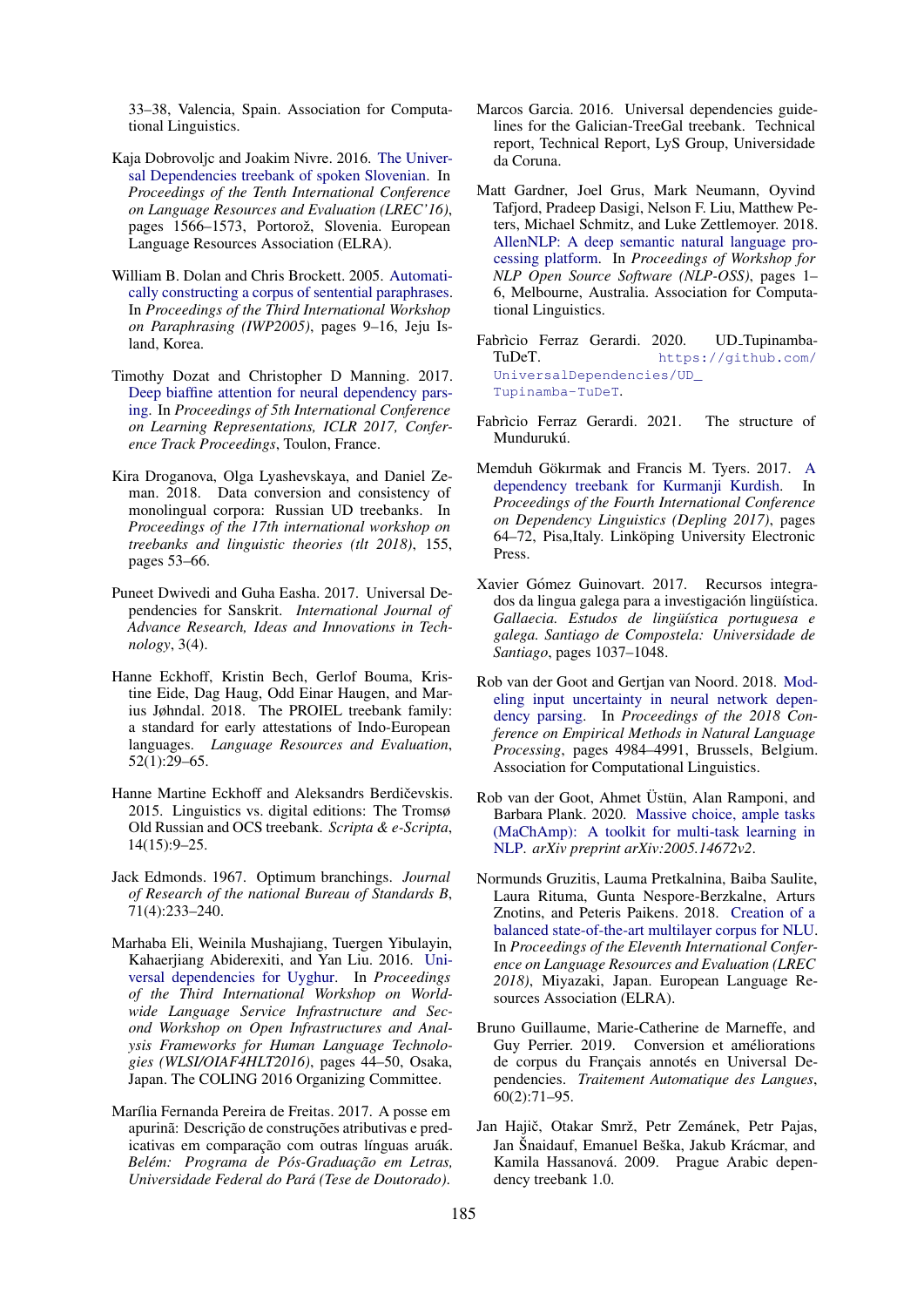- <span id="page-10-1"></span>Kazuma Hashimoto, Caiming Xiong, Yoshimasa Tsuruoka, and Richard Socher. 2017. [A joint many-task](https://doi.org/10.18653/v1/D17-1206) [model: Growing a neural network for multiple NLP](https://doi.org/10.18653/v1/D17-1206) [tasks.](https://doi.org/10.18653/v1/D17-1206) In *Proceedings of the 2017 Conference on Empirical Methods in Natural Language Processing*, pages 1923–1933, Copenhagen, Denmark. Association for Computational Linguistics.
- <span id="page-10-10"></span>Dag TT Haug and Marius Jøhndal. 2008. Creating a parallel treebank of the old Indo-European Bible translations. In *Proceedings of the second workshop on language technology for cultural heritage data (LaTeCH 2008)*, pages 27–34.
- <span id="page-10-11"></span>Johannes Heinecke and Francis M. Tyers. 2019. [De](https://www.aclweb.org/anthology/W19-6904)[velopment of a Universal Dependencies treebank for](https://www.aclweb.org/anthology/W19-6904) [Welsh.](https://www.aclweb.org/anthology/W19-6904) In *Proceedings of the Celtic Language Technology Workshop*, pages 21–31, Dublin, Ireland. European Association for Machine Translation.
- <span id="page-10-17"></span>Oliver Hellwig, Salvatore Scarlata, Elia Ackermann, and Paul Widmer. 2020. [The treebank of Vedic](https://www.aclweb.org/anthology/2020.lrec-1.632) [Sanskrit.](https://www.aclweb.org/anthology/2020.lrec-1.632) In *Proceedings of the 12th Language Resources and Evaluation Conference*, pages 5137– 5146, Marseille, France. European Language Resources Association.
- <span id="page-10-7"></span>Barbora Hladká, Jan Hajič, Jirka Hana, Jaroslava Hlaváčová, Jiří Mírovský, and Jan Raab. 2008. The Czech academic corpus 2.0 guide. *The Prague Bulletin of Mathematical Linguistics*, 89(1):41–96.
- <span id="page-10-2"></span>Jeremy Howard and Sebastian Ruder. 2018. [Universal](https://doi.org/10.18653/v1/P18-1031) [language model fine-tuning for text classification.](https://doi.org/10.18653/v1/P18-1031) In *Proceedings of the 56th Annual Meeting of the Association for Computational Linguistics (Volume 1: Long Papers)*, pages 328–339, Melbourne, Australia. Association for Computational Linguistics.
- <span id="page-10-4"></span>Junjie Hu, Sebastian Ruder, Aditya Siddhant, Graham Neubig, Orhan Firat, and Melvin Johnson. 2020. [XTREME: A massively multilingual multi](http://proceedings.mlr.press/v119/hu20b.html)[task benchmark for evaluating cross-lingual gen](http://proceedings.mlr.press/v119/hu20b.html)[eralization.](http://proceedings.mlr.press/v119/hu20b.html) In *Proceedings of the 37th International Conference on Machine Learning*, volume 119, pages 4411–4421.
- <span id="page-10-14"></span>Anton Karl Ingason, Eiríkur Rögnvaldsson, Einar Freyr Sigurosson, and Joel C. Wallenberg. 2020. [The](http://hdl.handle.net/20.500.12537/92) [Faroese parsed historical corpus.](http://hdl.handle.net/20.500.12537/92) CLARIN-IS, Stofnun Árna Magnússonar.
- <span id="page-10-19"></span>Olájídé Ishola and Daniel Zeman. 2020. Yorùbá de[pendency treebank \(YTB\).](https://www.aclweb.org/anthology/2020.lrec-1.637) In *Proceedings of the 12th Language Resources and Evaluation Conference*, pages 5178–5186, Marseille, France. European Language Resources Association.
- <span id="page-10-9"></span>Tomás Jelínek. 2017. FicTree: A manually annotated treebank of Czech fiction. In *ITAT*, pages 181–185.
- <span id="page-10-12"></span>Anders Johannsen, Héctor Martínez Alonso, and Barbara Plank. 2015. Universal dependencies for Danish. In *International Workshop on Treebanks and Linguistic Theories (TLT14)*, page 157.
- <span id="page-10-16"></span>Hildur Jónsdóttir and Anton Karl Ingason. 2020. [Cre](https://www.aclweb.org/anthology/2020.lrec-1.357)[ating a parallel Icelandic dependency treebank from](https://www.aclweb.org/anthology/2020.lrec-1.357) [raw text to Universal Dependencies.](https://www.aclweb.org/anthology/2020.lrec-1.357) In *Proceedings of the 12th Language Resources and Evaluation Conference*, pages 2924–2931, Marseille, France. European Language Resources Association.
- <span id="page-10-13"></span>Jenna Kanerva. 2020. UD\_Finnish-OOD. [https:](https://github.com/UniversalDependencies/UD_Finnish-OOD) [//github.com/UniversalDependencies/UD\\_](https://github.com/UniversalDependencies/UD_Finnish-OOD) [Finnish-OOD](https://github.com/UniversalDependencies/UD_Finnish-OOD).
- <span id="page-10-3"></span>Dan Kondratyuk and Milan Straka. 2019. [75 lan](https://doi.org/10.18653/v1/D19-1279)[guages, 1 model: Parsing universal dependencies](https://doi.org/10.18653/v1/D19-1279) [universally.](https://doi.org/10.18653/v1/D19-1279) In *Proceedings of the 2019 Conference on Empirical Methods in Natural Language Processing and the 9th International Joint Conference on Natural Language Processing (EMNLP-IJCNLP)*, pages 2779–2795, Hong Kong, China. Association for Computational Linguistics.
- <span id="page-10-6"></span>Kamil Kopacewicz. 2018. UD AkkadianPISANDUB. [https://github.](https://github.com/UniversalDependencies/UD_Akkadian-PISANDUB) [com/UniversalDependencies/UD\\_](https://github.com/UniversalDependencies/UD_Akkadian-PISANDUB) [Akkadian-PISANDUB](https://github.com/UniversalDependencies/UD_Akkadian-PISANDUB).
- <span id="page-10-18"></span>Natalia Kotsyba, Bohdan Moskalevskyi, Mykhailo Romanenko, Halyna Samoridna, Ivanka Kosovska, Olha Lytvyn, Oksana Orlenko, Hanna Brovko, Bohdana Matushko, Natalia Onyshchuk, Valeriia Pareviazko, Yaroslava Rychyk, Anastasiia Stetsenko, Snizhana Umanets, and Larysa Masenko. 2018. UD Ukrainian-IU. [https://github.com/](https://github.com/UniversalDependencies/UD_Ukrainian-IU) [UniversalDependencies/UD\\_Ukrainian-IU](https://github.com/UniversalDependencies/UD_Ukrainian-IU).
- <span id="page-10-8"></span>Vincent Kríž, Barbora Hladká, and Zdenka Uresova. 2016. Czech legal text treebank 1.0. In *Proceedings of the Tenth International Conference on Language Resources and Evaluation (LREC'16)*, pages 2387– 2392.
- <span id="page-10-15"></span>Anne Lacheret-Dujour, Sylvain Kahane, and Paola Pietrandrea. 2019. *Rhapsodie: A prosodic and syntactic treebank for spoken French*, volume 89. John Benjamins Publishing Company.
- <span id="page-10-5"></span>John D. Lafferty, Andrew McCallum, and Fernando C. N. Pereira. 2001. [Conditional random fields:](https://repository.upenn.edu/cgi/viewcontent.cgi?article=1162&context=cis_papers) [Probabilistic models for segmenting and labeling se](https://repository.upenn.edu/cgi/viewcontent.cgi?article=1162&context=cis_papers)[quence data.](https://repository.upenn.edu/cgi/viewcontent.cgi?article=1162&context=cis_papers) In *Proceedings of the Eighteenth International Conference on Machine Learning*, ICML '01, page 282–289, San Francisco, CA, USA.
- <span id="page-10-0"></span>Angeliki Lazaridou, Nghia The Pham, and Marco Baroni. 2015. [Combining language and vision with a](https://doi.org/10.3115/v1/N15-1016) [multimodal skip-gram model.](https://doi.org/10.3115/v1/N15-1016) In *Proceedings of the 2015 Conference of the North American Chapter of the Association for Computational Linguistics: Human Language Technologies*, pages 153–163, Denver, Colorado. Association for Computational Linguistics.
- <span id="page-10-20"></span>John Lee, Herman Leung, and Keying Li. 2017. [To](https://www.aclweb.org/anthology/W17-0408)[wards Universal Dependencies for learner Chinese.](https://www.aclweb.org/anthology/W17-0408) In *Proceedings of the NoDaLiDa 2017 Workshop*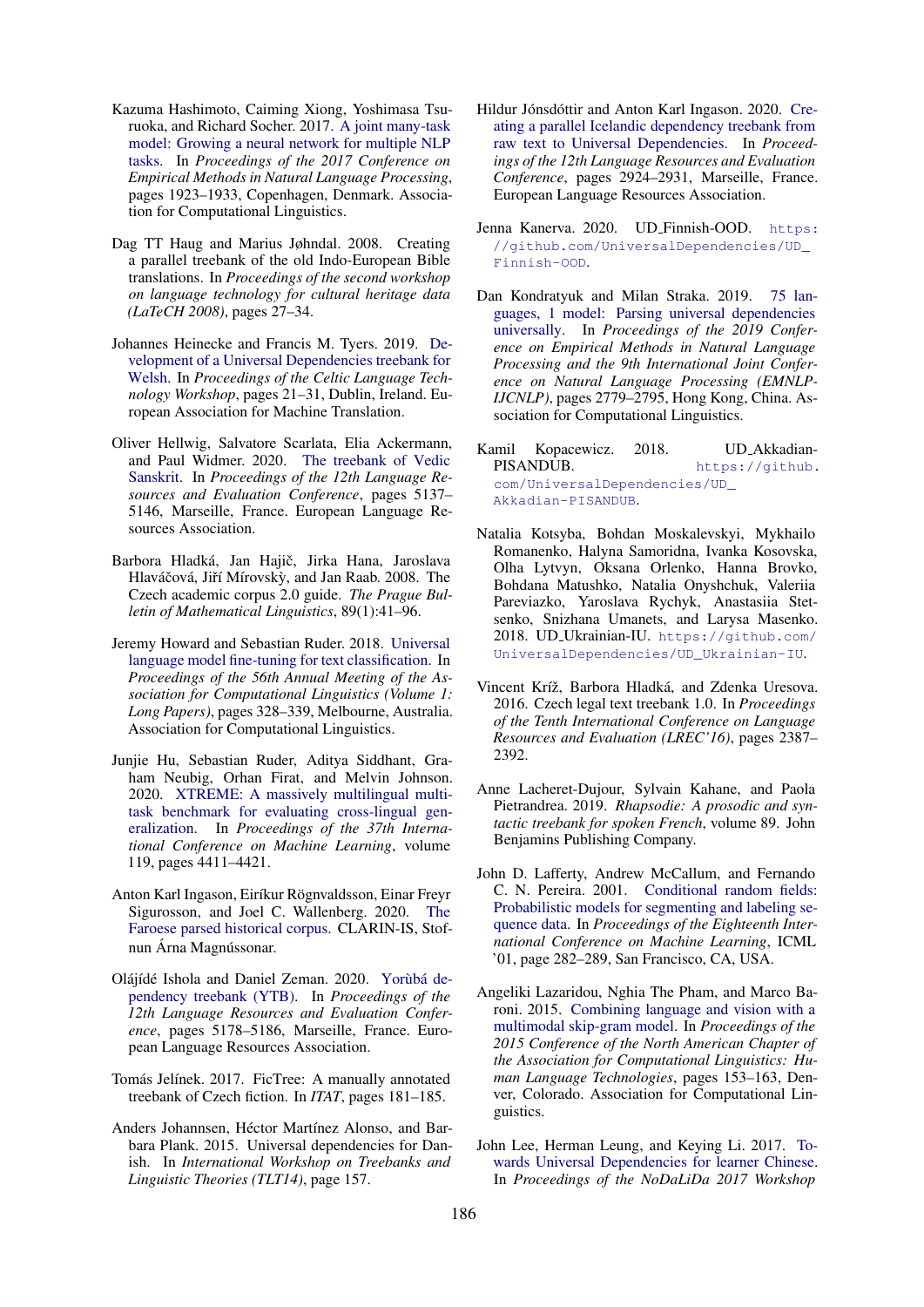*on Universal Dependencies (UDW 2017)*, pages 67– 71, Gothenburg, Sweden. Association for Computational Linguistics.

- <span id="page-11-4"></span>Hector Levesque, Ernest Davis, and Leora Morgenstern. 2012. [The Winograd schema challenge.](http://www.aaai.org/ocs/index.php/KR/KR12/paper/view/4492) In *Thirteenth International Conference on the Principles of Knowledge Representation and Reasoning*, Rome, Italy.
- <span id="page-11-3"></span>Xiaodong Liu, Kevin Duh, Liyuan Liu, and Jianfeng Gao. 2020. [Very deep transformers for](https://arxiv.org/abs/2008.07772v2) [neural machine translation.](https://arxiv.org/abs/2008.07772v2) *arXiv preprint arXiv:2008.07772v2*.
- <span id="page-11-19"></span>Yijia Liu, Yi Zhu, Wanxiang Che, Bing Qin, Nathan Schneider, and Noah A. Smith. 2018. [Parsing tweets](https://doi.org/10.18653/v1/N18-1088) [into Universal Dependencies.](https://doi.org/10.18653/v1/N18-1088) In *Proceedings of the 2018 Conference of the North American Chapter of the Association for Computational Linguistics: Human Language Technologies, Volume 1 (Long Papers)*, pages 965–975, New Orleans, Louisiana. Association for Computational Linguistics.
- <span id="page-11-2"></span>Yinhan Liu, Myle Ott, Naman Goyal, Jingfei Du, Mandar Joshi, Danqi Chen, Omer Levy, Mike Lewis, Luke Zettlemoyer, and Veselin Stoyanov. 2019. [RoBERTa: A robustly optimized BERT pretraining](https://arxiv.org/abs/1907.11692) [approach.](https://arxiv.org/abs/1907.11692) *arXiv preprint arXiv:1907.11692*.
- <span id="page-11-5"></span>Mikko Luukko, Aleksi Sahala, Sam Hardwick, and Krister Lindén. 2020. [Akkadian treebank for early](https://doi.org/10.18653/v1/2020.tlt-1.11) [neo-assyrian royal inscriptions.](https://doi.org/10.18653/v1/2020.tlt-1.11) In *Proceedings of the 19th International Workshop on Treebanks and Linguistic Theories*, pages 124–134, Dusseldorf, ¨ Germany. Association for Computational Linguistics.
- <span id="page-11-15"></span>Olga Lyashevskaya. 2019. [A reusable tagset for the](http://www.dialog-21.ru/media/4614/lyashevskayaon-163.pdf) [morphologically rich language in change: A case of](http://www.dialog-21.ru/media/4614/lyashevskayaon-163.pdf) [Middle Russian.](http://www.dialog-21.ru/media/4614/lyashevskayaon-163.pdf) In *Proceedings of the International Conference Dialogue 2019*, pages 422–434.
- <span id="page-11-7"></span>Olga Lyashevskaya, Angelika Peljak-Łapińska, and Daria Petrova. 2017. UD\_Belarusian-HSE. [https:](https://github.com/UniversalDependencies/UD_Belarusian-HSE) [//github.com/UniversalDependencies/UD\\_](https://github.com/UniversalDependencies/UD_Belarusian-HSE) [Belarusian-HSE](https://github.com/UniversalDependencies/UD_Belarusian-HSE).
- <span id="page-11-13"></span>Olga Lyashevskaya and Dmitry Sichinava. 2017. UD\_Lithuanian-HSE. [https:](https://github.com/UniversalDependencies/UD_Lithuanian-HSE) [//github.com/UniversalDependencies/](https://github.com/UniversalDependencies/UD_Lithuanian-HSE) [UD\\_Lithuanian-HSE](https://github.com/UniversalDependencies/UD_Lithuanian-HSE).
- <span id="page-11-10"></span>Teresa Lynn and Jennifer Foster. 2016. Universal dependencies for irish. In *CLTW*.
- <span id="page-11-12"></span>Aibek Makazhanov, Aitolkyn Sultangazina, Olzhas Makhambetov, and Zhandos Yessenbayev. 2015. Syntactic annotation of Kazakh: Following the Universal Dependencies guidelines. a report. In *3rd International Conference on Turkic Languages Processing, (TurkLang 2015)*, pages 338–350.
- <span id="page-11-0"></span>Christopher D Manning. 2015. [Computational linguis](https://doi.org/10.1162/COLI_a_00239)[tics and deep learning.](https://doi.org/10.1162/COLI_a_00239) *Computational Linguistics*, 41(4):701–707.
- <span id="page-11-16"></span>Cătălina Mărănduc, Cenel-Augusto Perez, and Radu Simionescu. 2016. Social media-processing Romanian chat and discourse analysis. *Computacion y Sis- ´ temas*, 20(3):405–414.
- <span id="page-11-1"></span>Héctor Martínez Alonso and Barbara Plank. 2017. [When is multitask learning effective? semantic se](https://www.aclweb.org/anthology/E17-1005)[quence prediction under varying data conditions.](https://www.aclweb.org/anthology/E17-1005) In *Proceedings of the 15th Conference of the European Chapter of the Association for Computational Linguistics: Volume 1, Long Papers*, Valencia, Spain. Association for Computational Linguistics.
- <span id="page-11-20"></span>Héctor Martínez Alonso, Djamé Seddah, and Benoît Sagot. 2016. [From noisy questions to Minecraft](https://www.aclweb.org/anthology/W16-3905) [texts: Annotation challenges in extreme syntax sce](https://www.aclweb.org/anthology/W16-3905)[nario.](https://www.aclweb.org/anthology/W16-3905) In *Proceedings of the 2nd Workshop on Noisy User-generated Text (WNUT)*, pages 13–23, Osaka, Japan. The COLING 2016 Organizing Committee.
- <span id="page-11-6"></span>Ryan McDonald, Joakim Nivre, Yvonne Quirmbach-Brundage, Yoav Goldberg, Dipanjan Das, Kuzman Ganchev, Keith Hall, Slav Petrov, Hao Zhang, Oscar Täckström, Claudia Bedini, Núria Bertomeu Castelló, and Jungmee Lee. 2013. [Uni](https://www.aclweb.org/anthology/P13-2017)[versal Dependency annotation for multilingual pars](https://www.aclweb.org/anthology/P13-2017)[ing.](https://www.aclweb.org/anthology/P13-2017) In *Proceedings of the 51st Annual Meeting of the Association for Computational Linguistics (Volume 2: Short Papers)*, pages 92–97, Sofia, Bulgaria. Association for Computational Linguistics.
- <span id="page-11-17"></span>Maria Mitrofan, Verginica Barbu Mititelu, and Grigorina Mitrofan. 2019. [MoNERo: a biomedical gold](https://doi.org/10.18653/v1/W19-5008) [standard corpus for the Romanian language.](https://doi.org/10.18653/v1/W19-5008) In *Proceedings of the 18th BioNLP Workshop and Shared Task*, pages 71–79, Florence, Italy. Association for Computational Linguistics.
- <span id="page-11-18"></span>Foroushani Mojiri, Hossein Amir, Hamid Aghaei, and Amir Ahmadi. 2020. UD\_Soi-AHA. [https:](https://github.com/UniversalDependencies/UD_Soi-AHA) [//github.com/UniversalDependencies/UD\\_](https://github.com/UniversalDependencies/UD_Soi-AHA) [Soi-AHA](https://github.com/UniversalDependencies/UD_Soi-AHA).
- <span id="page-11-11"></span>AmirHossein Mojiri Foroushani, Hamid Aghaei, and Amir Ahmadi. 2020a. UD\_Khunsari-AHA. [https:](https://github.com/UniversalDependencies/UD_Khunsari-AHA) [//github.com/UniversalDependencies/UD\\_](https://github.com/UniversalDependencies/UD_Khunsari-AHA) [Khunsari-AHA](https://github.com/UniversalDependencies/UD_Khunsari-AHA).
- <span id="page-11-14"></span>AmirHossein Mojiri Foroushani, Hamid Aghaei, and Amir Ahmadi. 2020b. UD\_Nayini-AHA. [https:](https://github.com/UniversalDependencies/UD_Nayini-AHA) [//github.com/UniversalDependencies/UD\\_](https://github.com/UniversalDependencies/UD_Nayini-AHA) [Nayini-AHA](https://github.com/UniversalDependencies/UD_Nayini-AHA).
- <span id="page-11-8"></span>Kadri Muischnek, Kaili Müürisep, Tiina Puolakainen, Eleri Aedmaa, Riin Kirt, and Dage Särg. 2014. Estonian dependency treebank and its annotation scheme. In *Proceedings of 13th workshop on treebanks and linguistic theories (TLT13)*, pages 285–291.
- <span id="page-11-9"></span>Kadri Muischnek, Kaili Müürisep, and Dage Dage Särg. 2019. CG roots of UD treebank of Estonian web language. In *Proceedings of the NoDaLiDa 2019 Workshop on Constraint Grammar-Methods, Tools and Applications, 30 September 2019, Turku, Finland*, 168, pages 23–26. Linköping University Electronic Press.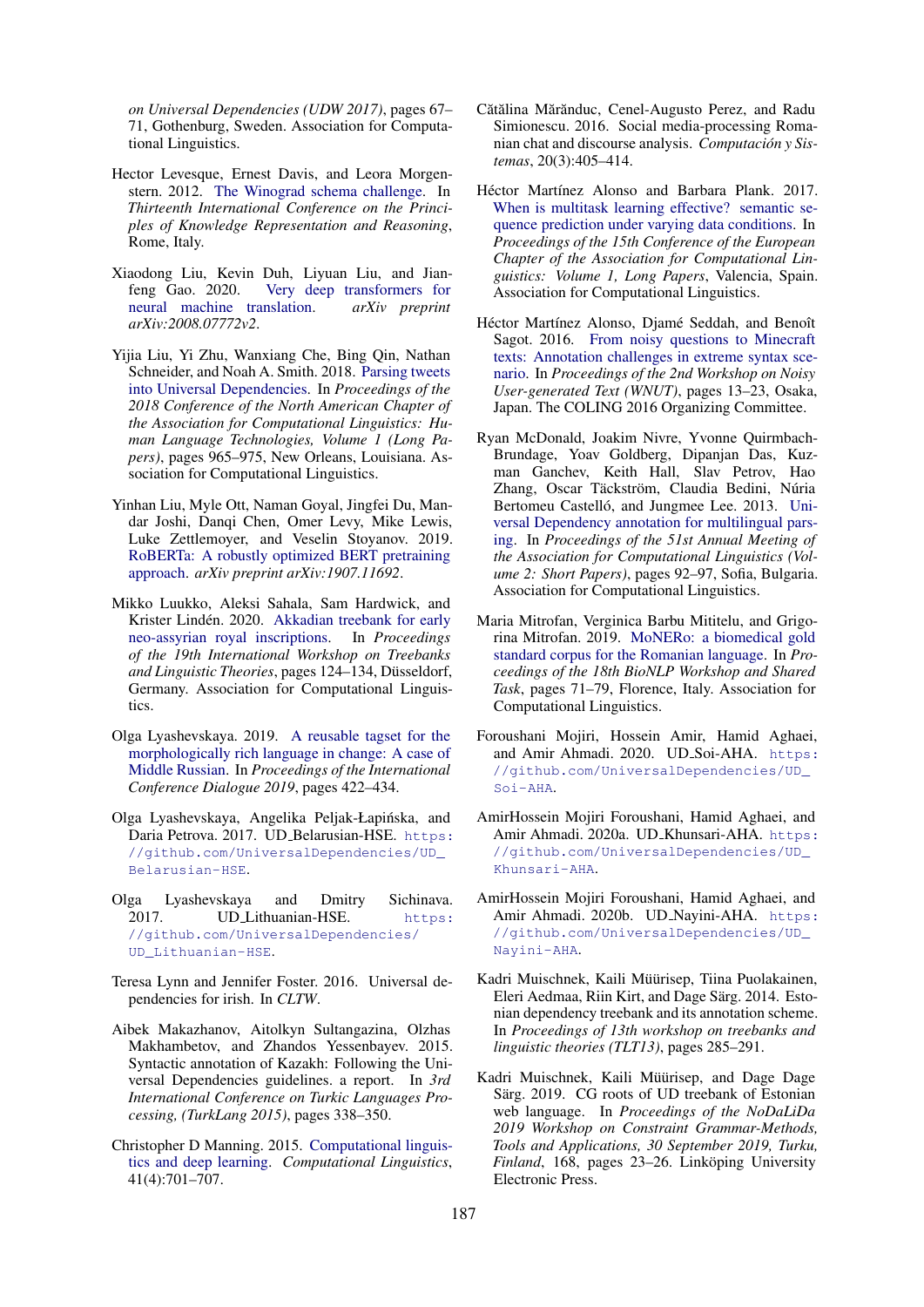- <span id="page-12-7"></span>Robert Munro. 2020. Human-in-the-loop machine learning. *Sl: O'REILLY MEDIA*.
- <span id="page-12-17"></span>Phuong-Thai Nguyen, Xuan-Luong Vu, Thi-Minh-Huyen Nguyen, Van-Hiep Nguyen, and Hong-Phuong Le. 2009. [Building a large syntactically](https://www.aclweb.org/anthology/W09-3035)[annotated corpus of Vietnamese.](https://www.aclweb.org/anthology/W09-3035) In *Proceedings of the Third Linguistic Annotation Workshop (LAW III)*, pages 182–185, Suntec, Singapore. Association for Computational Linguistics.
- <span id="page-12-4"></span>Rik van Noord, Antonio Toral, and Johan Bos. 2020. [Character-level representations improve DRS-based](https://doi.org/10.18653/v1/2020.emnlp-main.371) [semantic parsing Even in the age of BERT.](https://doi.org/10.18653/v1/2020.emnlp-main.371) In *Proceedings of the 2020 Conference on Empirical Methods in Natural Language Processing (EMNLP)*, pages 4587–4603, Online. Association for Computational Linguistics.
- <span id="page-12-5"></span>Atul Kr. Ojha and Daniel Zeman. 2020. [Universal](https://www.aclweb.org/anthology/2020.wildre-1.7) [Dependency treebanks for low-resource Indian lan](https://www.aclweb.org/anthology/2020.wildre-1.7)[guages: The case of Bhojpuri.](https://www.aclweb.org/anthology/2020.wildre-1.7) In *Proceedings of the WILDRE5– 5th Workshop on Indian Language Data: Resources and Evaluation*, pages 33–38, Marseille, France. European Language Resources Association (ELRA).
- <span id="page-12-10"></span>Mai Omura, Yuta Takahashi, and Masayuki Asahara. 2017. Universal dependency for modern Japanese. In *Proceedings of the 7th Conference of Japanese Association for Digital Humanities (JADH2017)*, pages 34–36.
- <span id="page-12-16"></span>Robert Östling, Carl Börstell, Moa Gärdenfors, and Mats Wirén. 2017. [Universal Dependencies for](https://www.aclweb.org/anthology/W17-0243) [Swedish Sign Language.](https://www.aclweb.org/anthology/W17-0243) In *Proceedings of the 21st Nordic Conference on Computational Linguistics*, pages 303–308, Gothenburg, Sweden. Association for Computational Linguistics.
- <span id="page-12-13"></span>Lilja Øvrelid and Petter Hohle. 2016. [Universal Depen](https://www.aclweb.org/anthology/L16-1250)[dencies for Norwegian.](https://www.aclweb.org/anthology/L16-1250) In *Proceedings of the Tenth International Conference on Language Resources and Evaluation (LREC'16)*, pages 1579–1585, Portorož, Slovenia. European Language Resources Association (ELRA).
- <span id="page-12-14"></span>Lilja Øvrelid, Andre Kåsen, Kristin Hagen, Anders Nøklestad, Per Erik Solberg, and Janne Bondi Johannessen. 2018. [The LIA treebank of spoken Nor](https://www.aclweb.org/anthology/L18-1710)[wegian dialects.](https://www.aclweb.org/anthology/L18-1710) In *Proceedings of the Eleventh International Conference on Language Resources and Evaluation (LREC 2018)*, Miyazaki, Japan. European Language Resources Association (ELRA).
- <span id="page-12-9"></span>Martha Palmer, Rajesh Bhatt, Bhuvana Narasimhan, Owen Rambow, Dipti Misra Sharma, and Fei Xia. 2009. Hindi syntax: Annotating dependency, lexical predicate-argument structure, and phrase structure. In *The 7th International Conference on Natural Language Processing*, pages 14–17.
- <span id="page-12-11"></span>Niko Partanen, Rogier Blokland, KyungTae Lim, Thierry Poibeau, and Michael Rießler. 2018. [The](https://doi.org/10.18653/v1/W18-6015) [first Komi-Zyrian Universal Dependencies tree](https://doi.org/10.18653/v1/W18-6015)[banks.](https://doi.org/10.18653/v1/W18-6015) In *Proceedings of the Second Workshop on*

*Universal Dependencies (UDW 2018)*, pages 126– 132, Brussels, Belgium. Association for Computational Linguistics.

- <span id="page-12-2"></span>Adam Paszke, Sam Gross, Francisco Massa, Adam Lerer, James Bradbury, Gregory Chanan, Trevor Killeen, Zeming Lin, Natalia Gimelshein, Luca Antiga, Alban Desmaison, Andreas Kopf, Edward Yang, Zachary DeVito, Martin Raison, Alykhan Tejani, Sasank Chilamkurthy, Benoit Steiner, Lu Fang, Junjie Bai, and Soumith Chintala. 2019. [PyTorch:](http://papers.nips.cc/paper/9015-pytorch-an-imperative-style-high-performance-deep-learning-library.pdf) [An imperative style, high-performance deep learn](http://papers.nips.cc/paper/9015-pytorch-an-imperative-style-high-performance-deep-learning-library.pdf)[ing library.](http://papers.nips.cc/paper/9015-pytorch-an-imperative-style-high-performance-deep-learning-library.pdf) In *Advances in Neural Information Processing Systems 32*, pages 8026–8037. Vancouver, Canada.
- <span id="page-12-15"></span>Agnieszka Patejuk and Adam Przepiórkowski. 2018. *[From Lexical Functional Grammar to Enhanced](http://nlp.ipipan.waw.pl/Bib/pat:prz:18:book.pdf) [Universal Dependencies: Linguistically informed](http://nlp.ipipan.waw.pl/Bib/pat:prz:18:book.pdf) [treebanks of Polish](http://nlp.ipipan.waw.pl/Bib/pat:prz:18:book.pdf)*. Institute of Computer Science, Polish Academy of Sciences, Warsaw.
- <span id="page-12-1"></span>Matthew Peters, Mark Neumann, Mohit Iyyer, Matt Gardner, Christopher Clark, Kenton Lee, and Luke Zettlemoyer. 2018. [Deep contextualized word rep](https://doi.org/10.18653/v1/N18-1202)[resentations.](https://doi.org/10.18653/v1/N18-1202) In *Proceedings of the 2018 Conference of the North American Chapter of the Association for Computational Linguistics: Human Language Technologies, Volume 1 (Long Papers)*, pages 2227–2237, New Orleans, Louisiana. Association for Computational Linguistics.
- <span id="page-12-8"></span>Jussi Piitulainen and Hanna Nurmi. 2017. [https://github.com/](https://github.com/UniversalDependencies/UD_Finnish-FTB) [UniversalDependencies/UD\\_Finnish-FTB](https://github.com/UniversalDependencies/UD_Finnish-FTB).
- <span id="page-12-12"></span>Tommi A Pirinen. 2019. [Building minority depen](https://doi.org/10.18653/v1/W19-8016)[dency treebanks, dictionaries and computational](https://doi.org/10.18653/v1/W19-8016) [grammars at the same time—an experiment in Kare](https://doi.org/10.18653/v1/W19-8016)[lian treebanking.](https://doi.org/10.18653/v1/W19-8016) In *Proceedings of the Third Workshop on Universal Dependencies (UDW, SyntaxFest 2019)*, pages 132–136, Paris, France. Association for Computational Linguistics.
- <span id="page-12-0"></span>Barbara Plank, Anders Søgaard, and Yoav Goldberg. 2016. [Multilingual part-of-speech tagging with bidi](https://doi.org/10.18653/v1/P16-2067)[rectional long short-term memory models and auxil](https://doi.org/10.18653/v1/P16-2067)[iary loss.](https://doi.org/10.18653/v1/P16-2067) In *Proceedings of the 54th Annual Meeting of the Association for Computational Linguistics (Volume 2: Short Papers)*, pages 412–418, Berlin, Germany. Association for Computational Linguistics.
- <span id="page-12-6"></span>Prokopis Prokopidis and Haris Papageorgiou. 2017. [Universal Dependencies for Greek.](https://www.aclweb.org/anthology/W17-0413) In *Proceedings of the NoDaLiDa 2017 Workshop on Universal Dependencies (UDW 2017)*, pages 102–106, Gothenburg, Sweden. Association for Computational Linguistics.
- <span id="page-12-3"></span>Yada Pruksachatkun, Phil Yeres, Haokun Liu, Jason Phang, Phu Mon Htut, Alex Wang, Ian Tenney, and Samuel R. Bowman. 2020. [jiant: A software toolkit](https://doi.org/10.18653/v1/2020.acl-demos.15) [for research on general-purpose text understanding](https://doi.org/10.18653/v1/2020.acl-demos.15) [models.](https://doi.org/10.18653/v1/2020.acl-demos.15) In *Proceedings of the 58th Annual Meeting of the Association for Computational Linguistics:*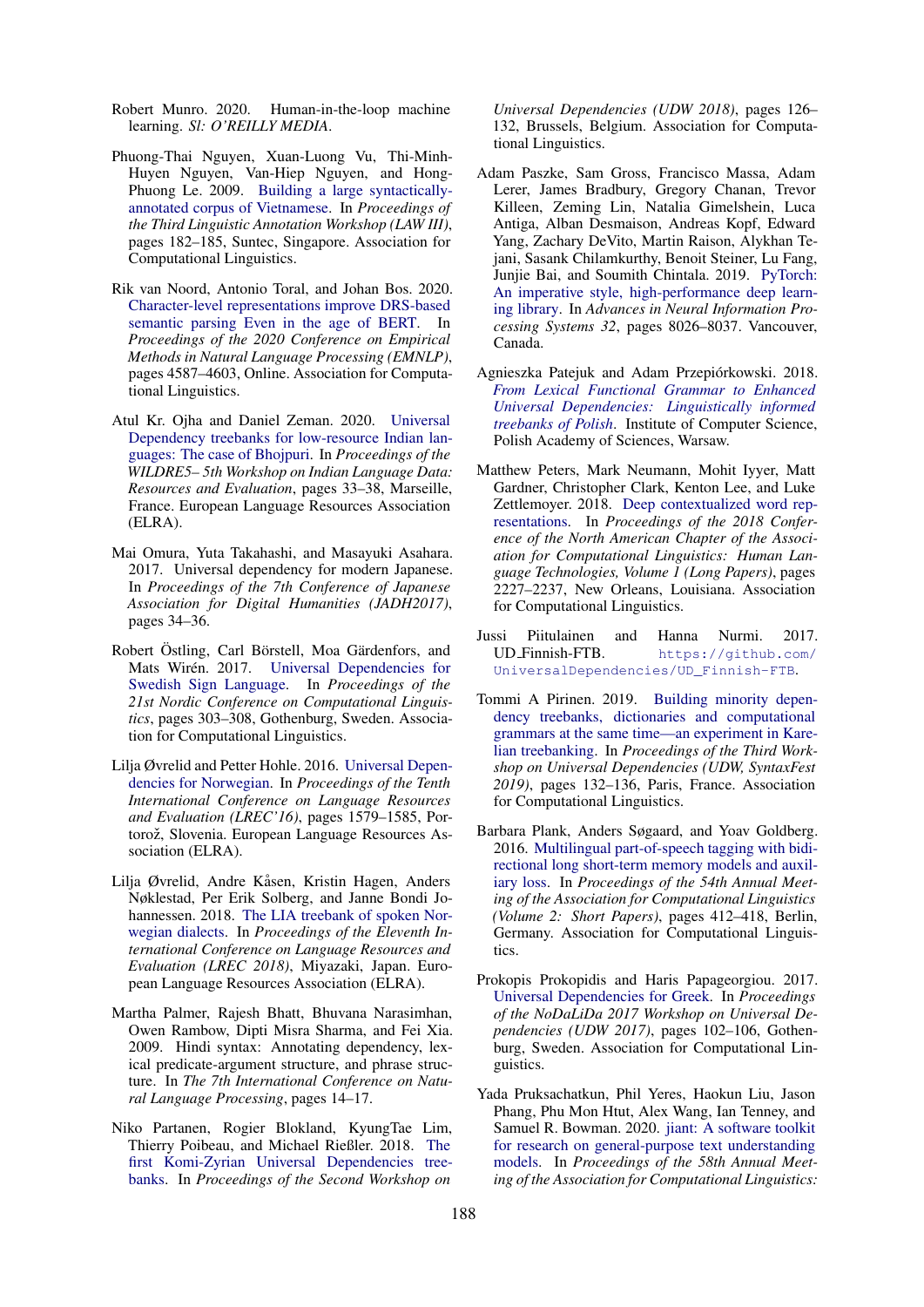*System Demonstrations*, pages 109–117, Online. Association for Computational Linguistics.

- <span id="page-13-7"></span>Sampo Pyysalo, Jenna Kanerva, Anna Missilä, Veronika Laippala, and Filip Ginter. 2015. [Univer](https://www.aclweb.org/anthology/W15-1821)[sal Dependencies for Finnish.](https://www.aclweb.org/anthology/W15-1821) In *Proceedings of the 20th Nordic Conference of Computational Linguistics (NODALIDA 2015)*, pages 163–172, Vilnius, Lithuania. Linköping University Electronic Press, Sweden.
- <span id="page-13-19"></span>Peng Qi and Koichi Yasuoka. 2019. UD Chinese-GSDSimp. [https://github.](https://github.com/UniversalDependencies/UD_Chinese-GSDSimp) [com/UniversalDependencies/UD\\_](https://github.com/UniversalDependencies/UD_Chinese-GSDSimp) [Chinese-GSDSimp](https://github.com/UniversalDependencies/UD_Chinese-GSDSimp).
- <span id="page-13-13"></span>Alexandre Rademaker, Fabricio Chalub, Livy Real, Cláudia Freitas, Eckhard Bick, and Valeria de Paiva. 2017. [Universal Dependencies for Portuguese.](https://www.aclweb.org/anthology/W17-6523) In *Proceedings of the Fourth International Conference on Dependency Linguistics (Depling 2017)*, pages 197–206, Pisa,Italy. Linköping University Electronic Press.
- <span id="page-13-1"></span>Alec Radford, Jeffrey Wu, Rewon Child, David Luan, Dario Amodei, and Ilya Sutskever. 2019. [Language](https://cdn.openai.com/better-language-models/language_models_are_unsupervised_multitask_learners.pdf) [models are unsupervised multitask learners.](https://cdn.openai.com/better-language-models/language_models_are_unsupervised_multitask_learners.pdf) *OpenAI blog*.
- <span id="page-13-3"></span>Pranav Rajpurkar, Robin Jia, and Percy Liang. 2018. [Know what you don't know: Unanswerable ques](https://doi.org/10.18653/v1/P18-2124)[tions for SQuAD.](https://doi.org/10.18653/v1/P18-2124) In *Proceedings of the 56th Annual Meeting of the Association for Computational Linguistics (Volume 2: Short Papers)*, pages 784– 789, Melbourne, Australia. Association for Computational Linguistics.
- <span id="page-13-17"></span>Taraka Rama and Sowmya Vajjala. 2017. [A Telugu](https://www.aclweb.org/anthology/W17-7616) [treebank based on a grammar book.](https://www.aclweb.org/anthology/W17-7616) In *Proceedings of the 16th International Workshop on Treebanks and Linguistic Theories*, pages 119–128, Prague, Czech Republic.
- <span id="page-13-16"></span>Loganathan Ramasamy and Zdeněk Žabokrtský. 2012. [Prague dependency style treebank for Tamil.](http://www.lrec-conf.org/proceedings/lrec2012/summaries/456.html) In *Proceedings of Eighth International Conference on Language Resources and Evaluation (LREC 2012)*, pages 1888–1894, İstanbul, Turkey.
- <span id="page-13-11"></span>Vinit Ravishankar. 2017. [A Universal Dependencies](https://www.aclweb.org/anthology/W17-7623) [treebank for Marathi.](https://www.aclweb.org/anthology/W17-7623) In *Proceedings of the 16th International Workshop on Treebanks and Linguistic Theories*, pages 190–200, Prague, Czech Republic.
- <span id="page-13-20"></span>Ines Rehbein, Josef Ruppenhofer, and Bich-Ngoc Do. 2019. [tweeDe – a Universal Dependencies treebank](https://doi.org/10.18653/v1/W19-7811) [for German tweets.](https://doi.org/10.18653/v1/W19-7811) In *Proceedings of the 18th International Workshop on Treebanks and Linguistic Theories (TLT, SyntaxFest 2019)*, pages 100–108, Paris, France. Association for Computational Linguistics.
- <span id="page-13-8"></span>Eiríkur Rögnvaldsson, Anton Karl Ingason, Einar Freyr Sigurosson, and Joel Wallenberg. 2012. [The Ice](http://www.lrec-conf.org/proceedings/lrec2012/pdf/440_Paper.pdf)[landic parsed historical corpus \(IcePaHC\).](http://www.lrec-conf.org/proceedings/lrec2012/pdf/440_Paper.pdf) In *Proceedings of the Eighth International Conference*

*on Language Resources and Evaluation (LREC'12)*, pages 1977–1984, Istanbul, Turkey. European Language Resources Association (ELRA).

- <span id="page-13-2"></span>Sebastian Ruder. 2017. [An overview of multi-task](https://arxiv.org/abs/1706.05098) [learning in deep neural networks.](https://arxiv.org/abs/1706.05098) *arXiv preprint arXiv:1706.05098*.
- <span id="page-13-0"></span>Sebastian Ruder and Barbara Plank. 2018. [Strong base](https://doi.org/10.18653/v1/P18-1096)[lines for neural semi-supervised learning under do](https://doi.org/10.18653/v1/P18-1096)[main shift.](https://doi.org/10.18653/v1/P18-1096) In *Proceedings of the 56th Annual Meeting of the Association for Computational Linguistics (Volume 1: Long Papers)*, pages 1044–1054, Melbourne, Australia. Association for Computational Linguistics.
- <span id="page-13-14"></span>Jack Rueter and Niko Partanen. 2019. Survey of Uralic Universal Dependencies development. In *Workshop on Universal Dependencies*, page 78. The Association for Computational Linguistics.
- <span id="page-13-9"></span>Jack Rueter, Niko Partanen, and Larisa Ponomareva. 2020. [On the questions in developing computational](https://www.aclweb.org/anthology/2020.iwclul-1.3) [infrastructure for Komi-permyak.](https://www.aclweb.org/anthology/2020.iwclul-1.3) In *Proceedings of the Sixth International Workshop on Computational Linguistics of Uralic Languages*, pages 15–25, Wien, Austria. Association for Computational Linguistics.
- <span id="page-13-12"></span>Jack Rueter and Francis Tyers. 2018. Towards an opensource universal-dependency treebank for Erzya. In *Proceedings of the Fourth International Workshop on Computational Linguistics of Uralic Languages*, pages 106–118.
- <span id="page-13-10"></span>Jack Michael Rueter. 2018. Mordva. In *The Uralic Languages*. Routledge.
- <span id="page-13-6"></span>Mohammad Sadegh Rasooli, Pegah Safari, Amirsaeid Moloodi, and Alireza Nourian. 2020. The Persian dependency treebank made universal. *arXiv eprints*, pages arXiv–2009.
- <span id="page-13-4"></span>Alessio Salomoni. 2019. UD\_German-LIT. [https:](https://github.com/UniversalDependencies/UD_German-LIT) [//github.com/UniversalDependencies/UD\\_](https://github.com/UniversalDependencies/UD_German-LIT) [German-LIT](https://github.com/UniversalDependencies/UD_German-LIT).
- <span id="page-13-15"></span>Tanja Samardžić, Mirjana Starović, Željko Agić, and Nikola Ljubešić. 2017. [Universal Dependencies](https://doi.org/10.18653/v1/W17-1407) [for Serbian in comparison with Croatian and other](https://doi.org/10.18653/v1/W17-1407) [Slavic languages.](https://doi.org/10.18653/v1/W17-1407) In *Proceedings of the 6th Workshop on Balto-Slavic Natural Language Processing*, pages 39–44, Valencia, Spain. Association for Computational Linguistics.
- <span id="page-13-18"></span>Stephanie Samson and Cagrı Cöltekin. 2020. UD Tagalog-TRG. [https://github.com/](https://github.com/UniversalDependencies/UD_Tagalog-TRG) [UniversalDependencies/UD\\_Tagalog-TRG](https://github.com/UniversalDependencies/UD_Tagalog-TRG).
- <span id="page-13-5"></span>Manuela Sanguinetti and Cristina Bosco. 2014. Towards a Universal Stanford Dependencies parallel treebank. In *Proceedings of the 13th Workshop on Treebanks and Linguistic Theories (TLT-13)*. Springer.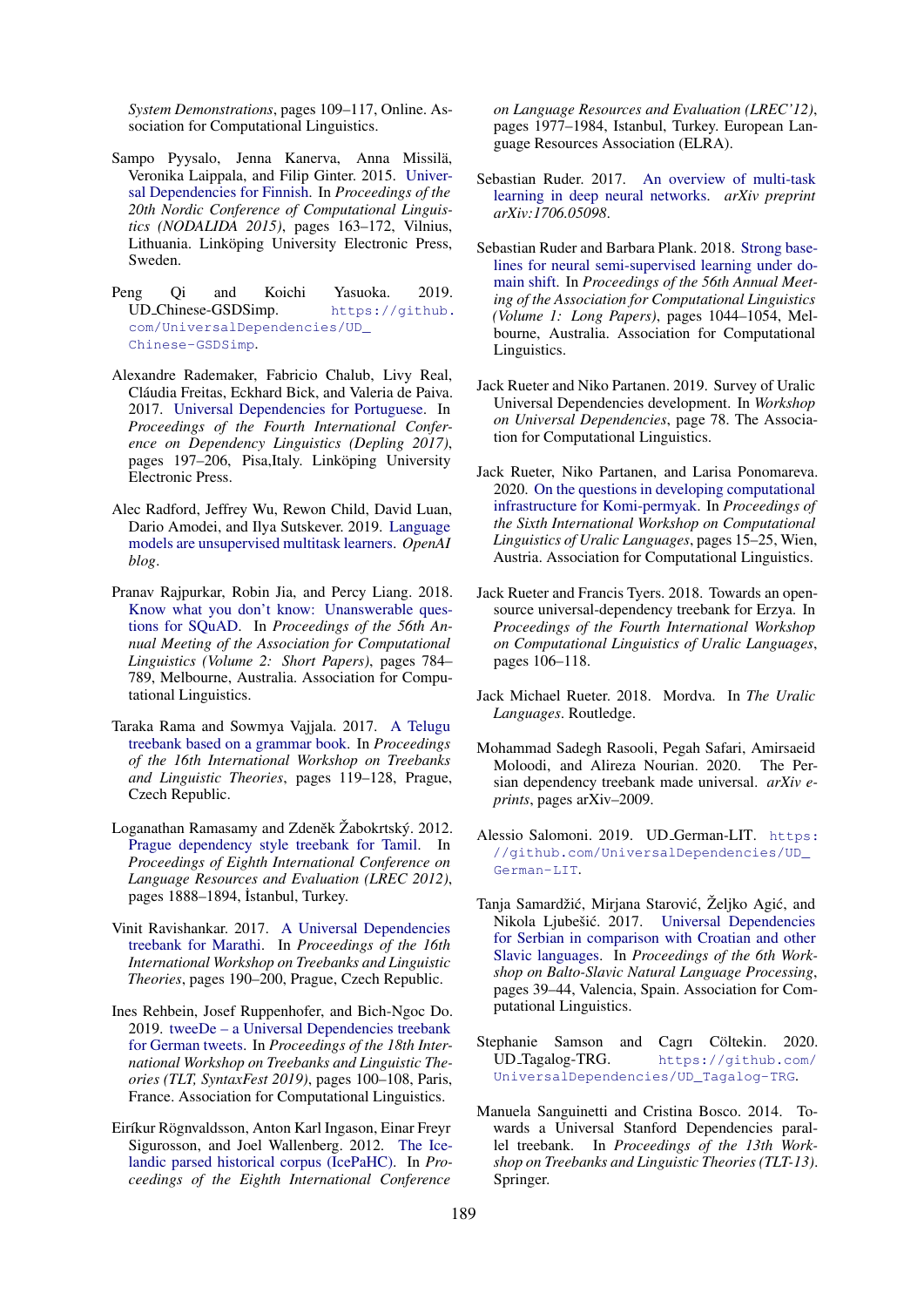- <span id="page-14-14"></span>Manuela Sanguinetti, Cristina Bosco, Alberto Lavelli, Alessandro Mazzei, Oronzo Antonelli, and Fabio Tamburini. 2018. [PoSTWITA-UD: an Italian Twit](https://www.aclweb.org/anthology/L18-1279)[ter treebank in Universal Dependencies.](https://www.aclweb.org/anthology/L18-1279) In *Proceedings of the Eleventh International Conference on Language Resources and Evaluation (LREC 2018)*, Miyazaki, Japan. European Language Resources Association (ELRA).
- <span id="page-14-1"></span>Victor Sanh, Thomas Wolf, and Sebastian Ruder. 2019. [A hierarchical multi-task approach for learning em](https://ojs.aaai.org/index.php/AAAI/article/view/4673)[beddings from semantic tasks.](https://ojs.aaai.org/index.php/AAAI/article/view/4673) In *Proceedings of the AAAI Conference on Artificial Intelligence*, volume 33, pages 6949–6956, Honolulu, Hawaii, USA.
- <span id="page-14-16"></span>Kengatharaiyer Sarveswaran and Gihan Dias. 2020. ThamizhiUDp: A dependency parser for Tamil. *arXiv preprint arXiv:2012.13436*.
- <span id="page-14-13"></span>Kevin Scannell. 2020. [Universal Dependencies for](https://www.aclweb.org/anthology/2020.udw-1.17) [Manx Gaelic.](https://www.aclweb.org/anthology/2020.udw-1.17) In *Proceedings of the Fourth Workshop on Universal Dependencies (UDW 2020)*, pages 152–157, Barcelona, Spain (Online). Association for Computational Linguistics.
- <span id="page-14-10"></span>Djamé Seddah and Marie Candito. 2016. [Hard](https://www.aclweb.org/anthology/L16-1375) [time parsing questions: Building a QuestionBank](https://www.aclweb.org/anthology/L16-1375) [for French.](https://www.aclweb.org/anthology/L16-1375) In *Proceedings of the Tenth International Conference on Language Resources and Evaluation (LREC'16)*, pages 2366–2370, Portorož, Slovenia. European Language Resources Association (ELRA).
- <span id="page-14-9"></span>Mojgan Seraji, Filip Ginter, and Joakim Nivre. 2016. [Universal Dependencies for Persian.](https://www.aclweb.org/anthology/L16-1374) In *Proceedings of the Tenth International Conference on Language Resources and Evaluation (LREC'16)*, pages 2361–2365, Portorož, Slovenia. European Language Resources Association (ELRA).
- <span id="page-14-7"></span>Binyam Ephrem Seyoum, Yusuke Miyao, and Baye Yimam Mekonnen. 2018. [Universal Dependencies for](https://www.aclweb.org/anthology/L18-1350) [Amharic.](https://www.aclweb.org/anthology/L18-1350) In *Proceedings of the Eleventh International Conference on Language Resources and Evaluation (LREC 2018)*, Miyazaki, Japan. European Language Resources Association (ELRA).
- <span id="page-14-15"></span>Tatiana Shavrina and Olga Shapovalova. 2017. To the methodology of corpus construction for machine learning:"Taiga" syntax tree corpus and parser. In *Proceedings of "CORPORA-2017" International Conference*, pages 78–84.
- <span id="page-14-19"></span>Mo Shen, Ryan McDonald, Daniel Zeman, and Peng Qi. 2016. UD\_Chinese-GSD. [https:](https://github.com/UniversalDependencies/UD_Chinese-GSD) [//github.com/UniversalDependencies/UD\\_](https://github.com/UniversalDependencies/UD_Chinese-GSD) [Chinese-GSD](https://github.com/UniversalDependencies/UD_Chinese-GSD).
- <span id="page-14-18"></span>Timothy Shopen. 2018. UD Warlpiri-UFAL. [https:](https://github.com/UniversalDependencies/UD_Lithuanian-HSE) [//github.com/UniversalDependencies/UD\\_](https://github.com/UniversalDependencies/UD_Lithuanian-HSE) [Lithuanian-HSE](https://github.com/UniversalDependencies/UD_Lithuanian-HSE).
- <span id="page-14-6"></span>Natalia Silveira, Timothy Dozat, Marie-Catherine de Marneffe, Samuel Bowman, Miriam Connor, John Bauer, and Chris Manning. 2014. [A gold stan](http://www.lrec-conf.org/proceedings/lrec2014/pdf/1089_Paper.pdf)[dard dependency corpus for English.](http://www.lrec-conf.org/proceedings/lrec2014/pdf/1089_Paper.pdf) In *Proceedings*

*of the Ninth International Conference on Language Resources and Evaluation (LREC'14)*, pages 2897– 2904, Reykjavik, Iceland. European Language Resources Association (ELRA).

- <span id="page-14-8"></span>Kiril Simov, Petya Osenova, Alexander Simov, and Milen Kouylekov. 2005. Design and implementation of the Bulgarian HPSG-based treebank. *Journal of Research on Language and Computation. Special Issue*, pages 495–522.
- <span id="page-14-5"></span>Richard Socher, Alex Perelygin, Jean Wu, Jason Chuang, Christopher D. Manning, Andrew Ng, and Christopher Potts. 2013. [Recursive deep models](https://www.aclweb.org/anthology/D13-1170) [for semantic compositionality over a sentiment tree](https://www.aclweb.org/anthology/D13-1170)[bank.](https://www.aclweb.org/anthology/D13-1170) In *Proceedings of the 2013 Conference on Empirical Methods in Natural Language Processing*, pages 1631–1642, Seattle, Washington, USA. Association for Computational Linguistics.
- <span id="page-14-0"></span>Anders Søgaard and Yoav Goldberg. 2016. [Deep multi](https://doi.org/10.18653/v1/P16-2038)[task learning with low level tasks supervised at lower](https://doi.org/10.18653/v1/P16-2038) [layers.](https://doi.org/10.18653/v1/P16-2038) In *Proceedings of the 54th Annual Meeting of the Association for Computational Linguistics (Volume 2: Short Papers)*, pages 231–235, Berlin, Germany. Association for Computational Linguistics.
- <span id="page-14-11"></span>Achim Stein and Sophie Prévost. 2013. Syntactic annotation of medieval texts. *New methods in historical corpora*, 3:275.
- <span id="page-14-2"></span>Milan Straka. 2018. [UDPipe 2.0 prototype at CoNLL](https://doi.org/10.18653/v1/K18-2020) [2018 UD shared task.](https://doi.org/10.18653/v1/K18-2020) In *Proceedings of the CoNLL 2018 Shared Task: Multilingual Parsing from Raw Text to Universal Dependencies*, pages 197–207, Brussels, Belgium. Association for Computational Linguistics.
- <span id="page-14-4"></span>Sara Stymne, Miryam de Lhoneux, Aaron Smith, and Joakim Nivre. 2018. [Parser training with hetero](https://doi.org/10.18653/v1/P18-2098)[geneous treebanks.](https://doi.org/10.18653/v1/P18-2098) In *Proceedings of the 56th Annual Meeting of the Association for Computational Linguistics (Volume 2: Short Papers)*, pages 619– 625, Melbourne, Australia. Association for Computational Linguistics.
- <span id="page-14-17"></span>Umut Sulubacak, Memduh Gokirmak, Francis Tyers, Çağrı Çöltekin, Joakim Nivre, and Gülşen Eryiğit. 2016. [Universal Dependencies for Turkish.](https://www.aclweb.org/anthology/C16-1325) In *Proceedings of COLING 2016, the 26th International Conference on Computational Linguistics: Technical Papers*, pages 3444–3454, Osaka, Japan. The COLING 2016 Organizing Committee.
- <span id="page-14-3"></span>Ilya Sutskever, Oriol Vinyals, and Quoc V Le. 2014. [Sequence to sequence learning with neural net](https://proceedings.neurips.cc/paper/2014/hash/a14ac55a4f27472c5d894ec1c3c743d2-Abstract.html)[works.](https://proceedings.neurips.cc/paper/2014/hash/a14ac55a4f27472c5d894ec1c3c743d2-Abstract.html) In *Advances in Neural Information Processing Systems*, volume 27, pages 3104–3112, Montreal, Canada.
- <span id="page-14-12"></span>Guillaume Thomas. 2019. [Universal Dependencies for](https://doi.org/10.18653/v1/W19-8008) Mbyá Guaraní. In Proceedings of the Third Work*shop on Universal Dependencies (UDW, SyntaxFest 2019)*, pages 70–77, Paris, France. Association for Computational Linguistics.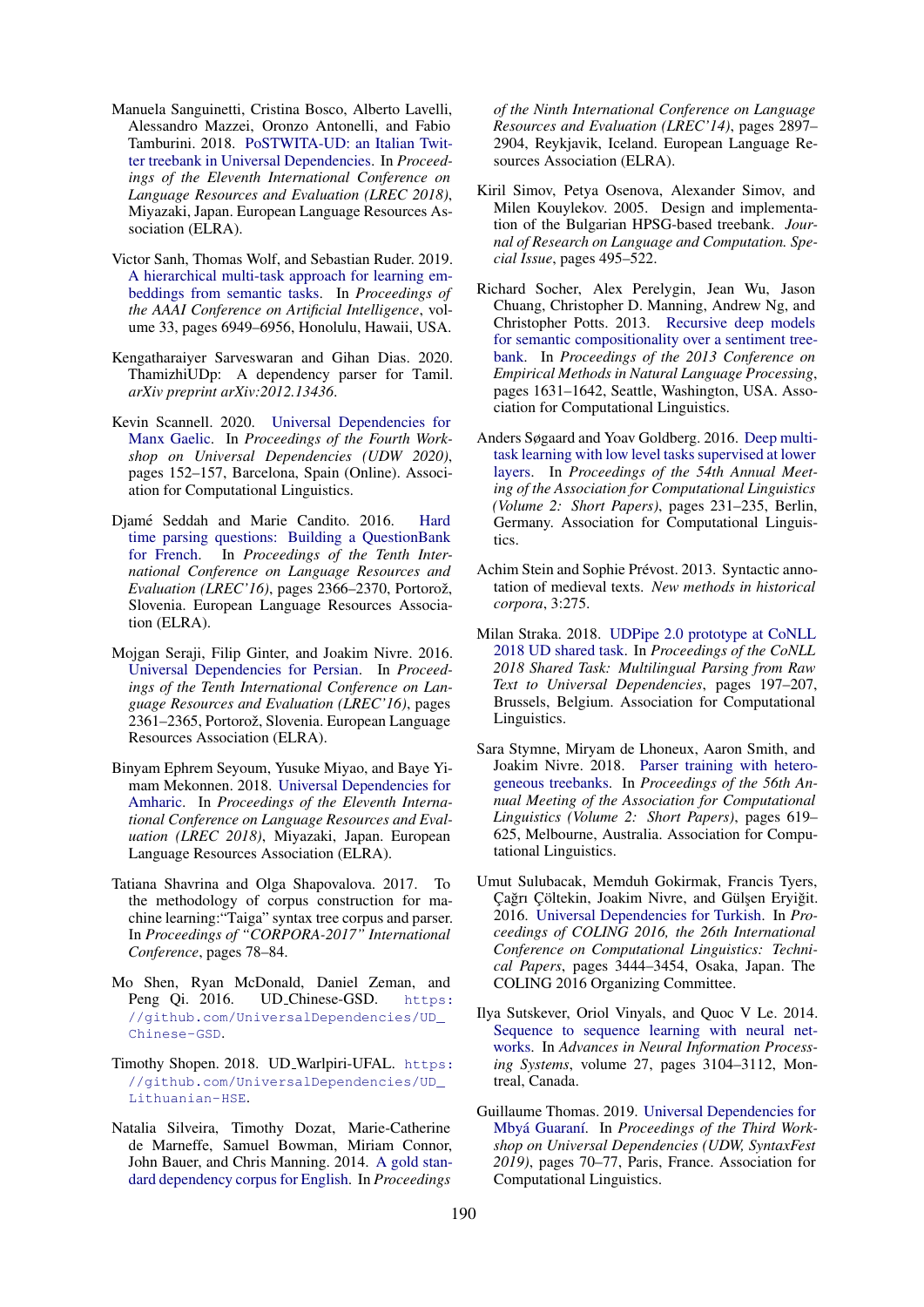- <span id="page-15-1"></span>Erik F. Tjong Kim Sang and Fien De Meulder. 2003. [Introduction to the CoNLL-2003 shared task:](https://www.aclweb.org/anthology/W03-0419) [Language-independent named entity recognition.](https://www.aclweb.org/anthology/W03-0419) In *Proceedings of the Seventh Conference on Natural Language Learning at HLT-NAACL 2003*, pages 142–147.
- <span id="page-15-14"></span>Marsida Toska, Joakim Nivre, and Daniel Zeman. 2020. [Universal Dependencies for Albanian.](https://www.aclweb.org/anthology/2020.udw-1.20) In *Proceedings of the Fourth Workshop on Universal Dependencies (UDW 2020)*, pages 178–188, Barcelona, Spain (Online). Association for Computational Linguistics.
- <span id="page-15-15"></span>Utku Türk, Furkan Atmaca, Şaziye Betül Özateş, Gözde Berk, Seyyit Talha Bedir, Abdullatif Köksal, Balkiz Oztürk Başaran, Tunga Güngör, and Arzu-can Ozgür. 2020. [Resources for Turkish dependency](http://arxiv.org/abs/2002.10416) [parsing: Introducing the BOUN treebank and the](http://arxiv.org/abs/2002.10416) [BoAT annotation tool.](http://arxiv.org/abs/2002.10416)
- <span id="page-15-9"></span>Francis Tyers and Karina Mishchenkova. 2020. [Depen](https://www.aclweb.org/anthology/2020.udw-1.22)[dency annotation of noun incorporation in polysyn](https://www.aclweb.org/anthology/2020.udw-1.22)[thetic languages.](https://www.aclweb.org/anthology/2020.udw-1.22) In *Proceedings of the Fourth Workshop on Universal Dependencies (UDW 2020)*, pages 195–204, Barcelona, Spain (Online). Association for Computational Linguistics.
- <span id="page-15-10"></span>Francis Tyers, Mariya Sheyanova, Aleksandra Martynova, Pavel Stepachev, and Konstantin Vinogorodskiy. 2018. [Multi-source synthetic treebank creation](https://doi.org/10.18653/v1/W18-6017) [for improved cross-lingual dependency parsing.](https://doi.org/10.18653/v1/W18-6017) In *Proceedings of the Second Workshop on Universal Dependencies (UDW 2018)*, pages 144–150, Brussels, Belgium. Association for Computational Linguistics.
- <span id="page-15-8"></span>Francis M Tyers and Vinit Ravishankar. 2018. [A proto](https://www.aclweb.org/anthology/2018.jeptalnrecital-court.1)[type dependency treebank for Breton.](https://www.aclweb.org/anthology/2018.jeptalnrecital-court.1) In *Actes de la Conference TALN. Volume 1 - Articles longs, articles ´ courts de TALN*, pages 197–204, Rennes, France. ATALA.
- <span id="page-15-13"></span>Francis M. Tyers and Mariya Sheyanova. 2017. [Anno](https://doi.org/10.18653/v1/W17-0607)tation schemes in North Sámi dependency parsing. In *Proceedings of the Third Workshop on Computational Linguistics for Uralic Languages*, pages 66– 75, St. Petersburg, Russia. Association for Computational Linguistics.
- <span id="page-15-11"></span>Veronika Vincze, Dóra Szauter, Attila Almási, György Móra, Zoltán Alexin, and János Csirik. 2010. [Hungarian dependency treebank.](http://www.lrec-conf.org/proceedings/lrec2010/pdf/465_Paper.pdf) In *Proceedings of the Seventh International Conference on Language Resources and Evaluation (LREC'10)*, Valletta, Malta. European Language Resources Association (ELRA).
- <span id="page-15-7"></span>Valentin Vydrin. 2013. Bamana Reference Corpus (BRC). *Procedia-Social and Behavioral Sciences*, 95:75–80.
- <span id="page-15-2"></span>Joachim Wagner, James Barry, and Jennifer Foster. 2020. [Treebank embedding vectors for out-of](https://doi.org/10.18653/v1/2020.acl-main.778)[domain dependency parsing.](https://doi.org/10.18653/v1/2020.acl-main.778) In *Proceedings of the*

*58th Annual Meeting of the Association for Computational Linguistics*, pages 8812–8818, Online. Association for Computational Linguistics.

- <span id="page-15-3"></span>Alex Wang, Amanpreet Singh, Julian Michael, Felix Hill, Omer Levy, and Samuel Bowman. 2018. [GLUE: A multi-task benchmark and analysis plat](https://doi.org/10.18653/v1/W18-5446)[form for natural language understanding.](https://doi.org/10.18653/v1/W18-5446) In *Proceedings of the 2018 EMNLP Workshop BlackboxNLP: Analyzing and Interpreting Neural Networks for NLP*, pages 353–355, Brussels, Belgium. Association for Computational Linguistics.
- <span id="page-15-17"></span>Hongmin Wang, Jie Yang, and Yue Zhang. 2019. From genesis to creole language: Transfer learning for Singlish Universal Dependencies parsing and pos tagging. *ACM Transactions on Asian and Low-Resource Language Information Processing (TAL-LIP)*, 19(1):1–29.
- <span id="page-15-4"></span>Alex Warstadt, Amanpreet Singh, and Samuel R Bowman. 2019. [Neural network acceptability judgments.](https://www.aclweb.org/anthology/Q19-1040/) *Transactions of the Association for Computational Linguistics*, 7:625–641.
- <span id="page-15-5"></span>Adina Williams, Nikita Nangia, and Samuel Bowman. 2018. [A broad-coverage challenge corpus for sen](http://aclweb.org/anthology/N18-1101)[tence understanding through inference.](http://aclweb.org/anthology/N18-1101) In *Proceedings of the 2018 Conference of the North American Chapter of the Association for Computational Linguistics: Human Language Technologies, Volume 1 (Long Papers)*, pages 1112–1122. Association for Computational Linguistics.
- <span id="page-15-0"></span>Thomas Wolf, Lysandre Debut, Victor Sanh, Julien Chaumond, Clement Delangue, Anthony Moi, Pierric Cistac, Tim Rault, Remi Louf, Morgan Funtowicz, Joe Davison, Sam Shleifer, Patrick von Platen, Clara Ma, Yacine Jernite, Julien Plu, Canwen Xu, Teven Le Scao, Sylvain Gugger, Mariama Drame, Quentin Lhoest, and Alexander Rush. 2020. [Trans](https://doi.org/10.18653/v1/2020.emnlp-demos.6)[formers: State-of-the-art natural language process](https://doi.org/10.18653/v1/2020.emnlp-demos.6)[ing.](https://doi.org/10.18653/v1/2020.emnlp-demos.6) In *Proceedings of the 2020 Conference on Empirical Methods in Natural Language Processing: System Demonstrations*, pages 38–45, Online. Association for Computational Linguistics.
- <span id="page-15-16"></span>Tak-sum Wong, Kim Gerdes, Herman Leung, and John Lee. 2017. [Quantitative comparative syntax on](https://www.aclweb.org/anthology/W17-6530) [the Cantonese-Mandarin parallel dependency tree](https://www.aclweb.org/anthology/W17-6530)[bank.](https://www.aclweb.org/anthology/W17-6530) In *Proceedings of the Fourth International Conference on Dependency Linguistics (Depling* 2017), pages 266–275, Pisa,Italy. Linköping University Electronic Press.
- <span id="page-15-12"></span>Alina Wróblewska. 2018. [Extended and enhanced Pol](https://doi.org/10.18653/v1/W18-6020)[ish dependency bank in Universal Dependencies for](https://doi.org/10.18653/v1/W18-6020)[mat.](https://doi.org/10.18653/v1/W18-6020) In *Proceedings of the Second Workshop on Universal Dependencies (UDW 2018)*, pages 173–182, Brussels, Belgium. Association for Computational Linguistics.
- <span id="page-15-6"></span>Mary Yako. 2019. UD\_Assyrian-AS. [https:](https://github.com/UniversalDependencies/UD_Assyrian-AS) [//github.com/UniversalDependencies/UD\\_](https://github.com/UniversalDependencies/UD_Assyrian-AS) [Assyrian-AS](https://github.com/UniversalDependencies/UD_Assyrian-AS).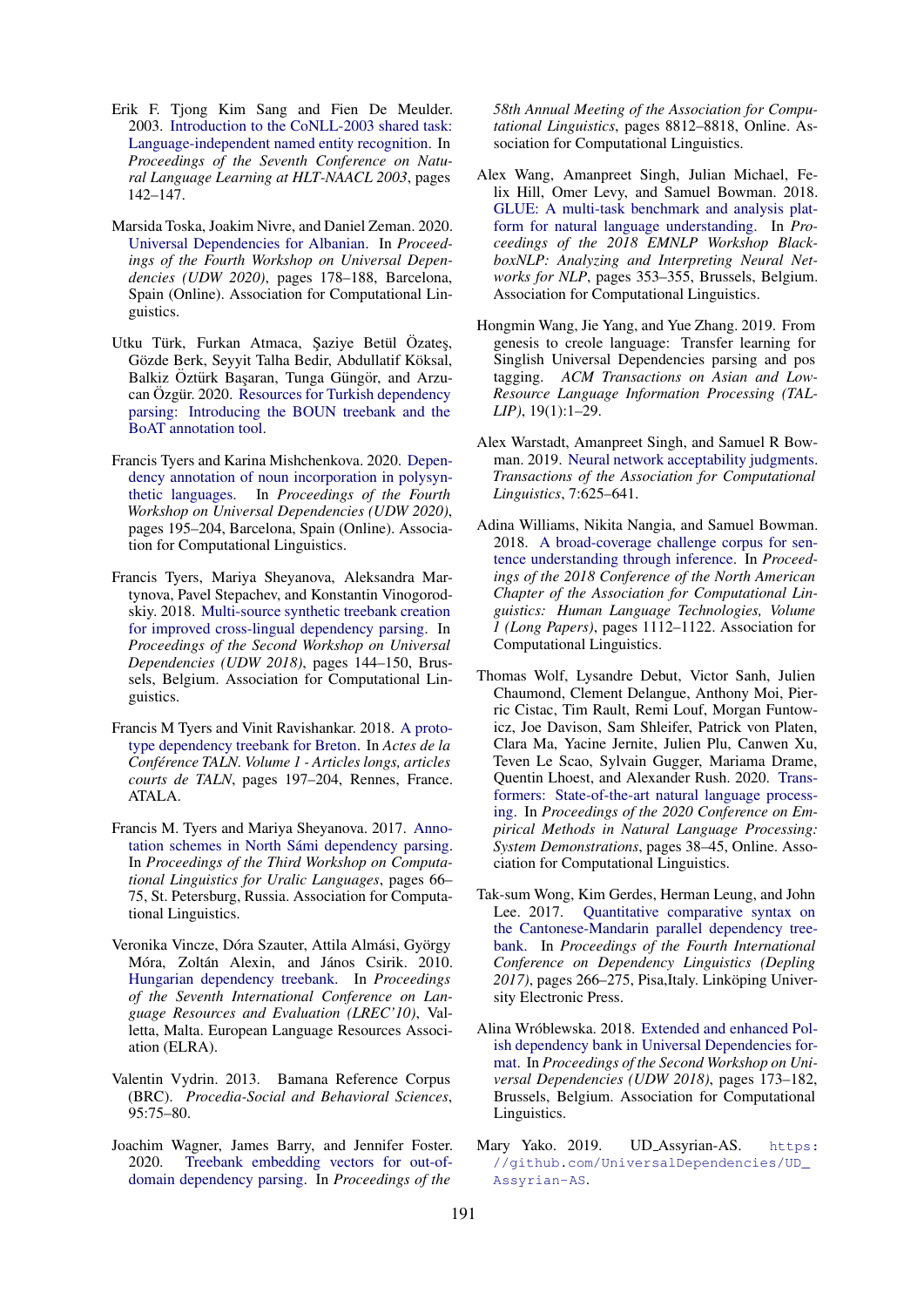- <span id="page-16-6"></span>Koichi Yasuoka. 2019. Universal dependencies treebank of the four books in Classical Chinese. In *DADH2019: 10th International Conference of Digital Archives and Digital Humanities*, pages 20–28. Digital Archives and Digital Humanities.
- <span id="page-16-5"></span>M Yavrumyan, H Khachatrian, A Danielyan, and G Arakelyan. 2017. ArmTDP: Eastern Armenian treebank and dependency parser. In *XI International Conference on Armenian Linguistics, Abstracts. Yerevan*.
- <span id="page-16-0"></span>Manzil Zaheer, Sashank Reddi, Devendra Sachan, Satyen Kale, and Sanjiv Kumar. 2018. [Adap](https://papers.nips.cc/paper/2018/hash/90365351ccc7437a1309dc64e4db32a3-Abstract.html)[tive methods for nonconvex optimization.](https://papers.nips.cc/paper/2018/hash/90365351ccc7437a1309dc64e4db32a3-Abstract.html) In *Advances in Neural Information Processing Systems*, volume 31, pages 9793–9803, Montreal, Canada.
- <span id="page-16-1"></span>Shorouq Zahra. 2020. Parsing low-resource Levantine Arabic: Annotation projection versus small-sized annotated data.
- <span id="page-16-3"></span>Amir Zeldes. 2017. [The GUM corpus: Creating mul](https://doi.org/http://dx.doi.org/10.1007/s10579-016-9343-x)[tilayer resources in the classroom.](https://doi.org/http://dx.doi.org/10.1007/s10579-016-9343-x) *Language Resources and Evaluation*, 51(3):581–612.
- <span id="page-16-2"></span>Amir Zeldes and Mitchell Abrams. 2018. [The Cop](https://doi.org/10.18653/v1/W18-6022)[tic Universal Dependency treebank.](https://doi.org/10.18653/v1/W18-6022) In *Proceedings of the Second Workshop on Universal Dependencies (UDW 2018)*, pages 192–201, Brussels, Belgium. Association for Computational Linguistics.
- <span id="page-16-4"></span>Dan Zeman, Anna Nedoluzhko, and Martin Majliš. 2017. UD\_Upper\_Sorbian-UFAL. [https:](https://github.com/UniversalDependencies/UD_Upper_Sorbian-UFAL) [//github.com/UniversalDependencies/UD\\_](https://github.com/UniversalDependencies/UD_Upper_Sorbian-UFAL) [Upper\\_Sorbian-UFAL](https://github.com/UniversalDependencies/UD_Upper_Sorbian-UFAL).
- <span id="page-16-7"></span>Daniel Zeman. 2017. Slovak dependency treebank in Universal Dependencies. *Journal of Linguistics/Jazykovedny casopis `* , 68(2):385–395.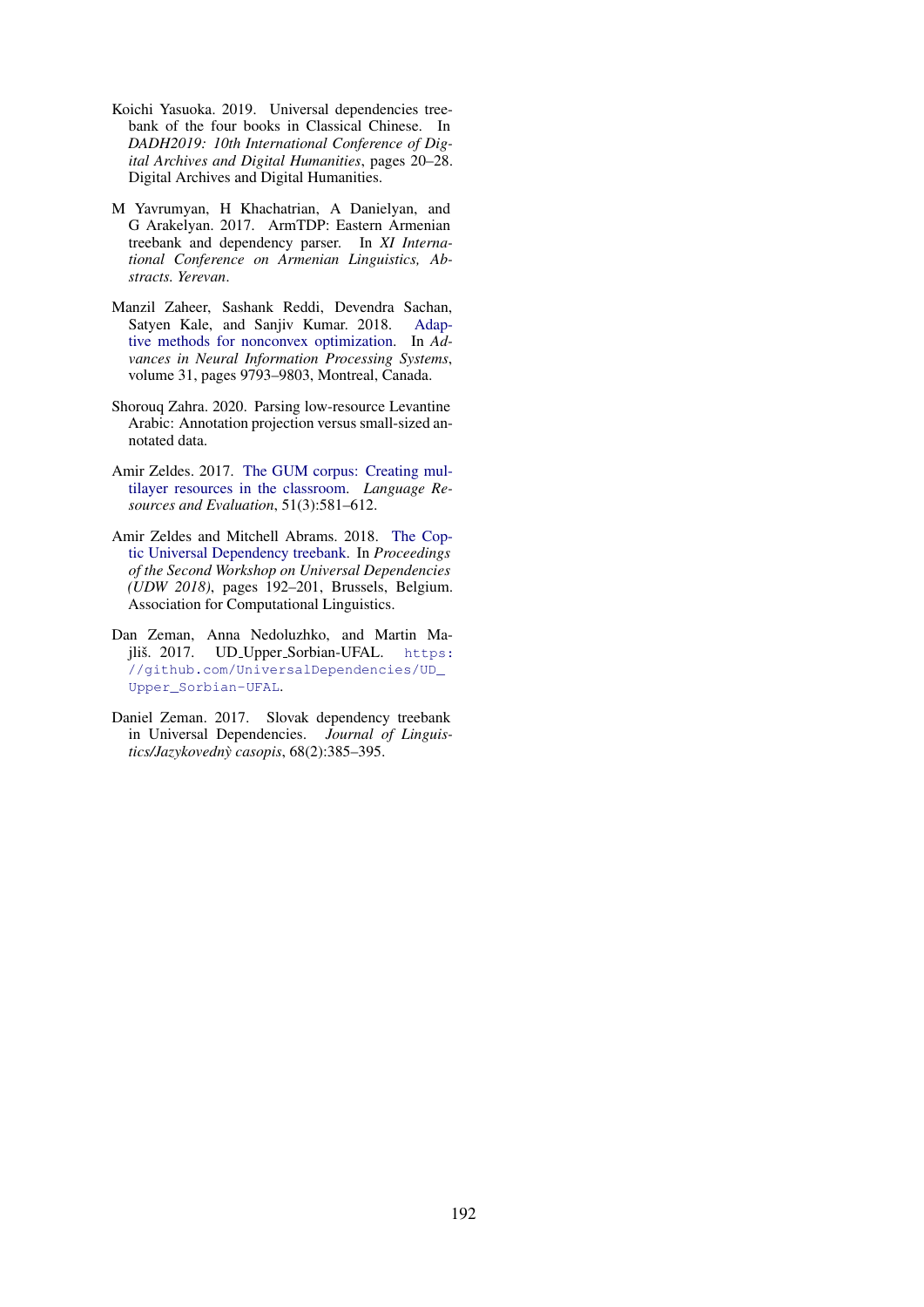<span id="page-17-0"></span>

| Dataset       |      |      |      |                          |               |                    | RTE MRPC CoLa SST-2 ONLI OOP MNLI MNLI-mis SNLI |       |
|---------------|------|------|------|--------------------------|---------------|--------------------|-------------------------------------------------|-------|
| size          | 2k   | 4k   | 9k   |                          |               | 67k 105k 364k 393k | 393k                                            | .550k |
| Single        | 67.1 |      |      | 85.5 74.7 88.4 85.2 90.5 |               | 80.2               | 80.8                                            | 88.9  |
| All —         | 69.3 | 81.6 | 70.2 | 88.2                     | $82.3$ $90.1$ | 79.2               | 79.7                                            | 88.1  |
| Smoothed 72.9 |      |      |      | 82.8 72.7 87.6           | 83.1 90.3     | 78.8               | 80.1                                            | 88.4  |

Table 5: The scores (accuracy) per dataset on the GLUE tasks (dev) for a variety of multi-task settings (ordered by size, indicated in number of sentences in training data).

## Appendix

Multi-dataset evaluation on GLUE tasks Table [5](#page-17-0) contains the per-dataset scores for the GLUE tasks for all our tested settings. Only for RTE the performance increases when using multi-task learning. Overall, smoothing helps to overcome some of the performance loss we get when training one model on all datasets simultaneously.

Multi-dataset evaluation on UD treebanks Table [6](#page-21-0) (on the next four pages) shows the LAS scores for each treebank (UD2.7) for all of our settings. We pre-processed the data with the UDconversion tools to remove all language-specific sub-labels, and the multi-word tokens and empty nodes. *However, we calculate the scores against the official files for fair comparison*. [12](#page-17-1) We included as many datasets as we could find. In the top part of the table, we include all official UD datasets for which we could get the words (only UD Arabic-NYUAD and UD Japanese-BCCWJ are missing), and the last 12 treebanks are taken from other sources, some have undergone some specific preprocessing to pass the evaluation script; details about this process can be found in the repository in scripts/udExtras.

<span id="page-17-1"></span> $12$ This is why the scores for some datasets might seem low compared to previous work, which did either do tokenization or did not take it into account during evaluation. In our case the model is punished for not tokenizing.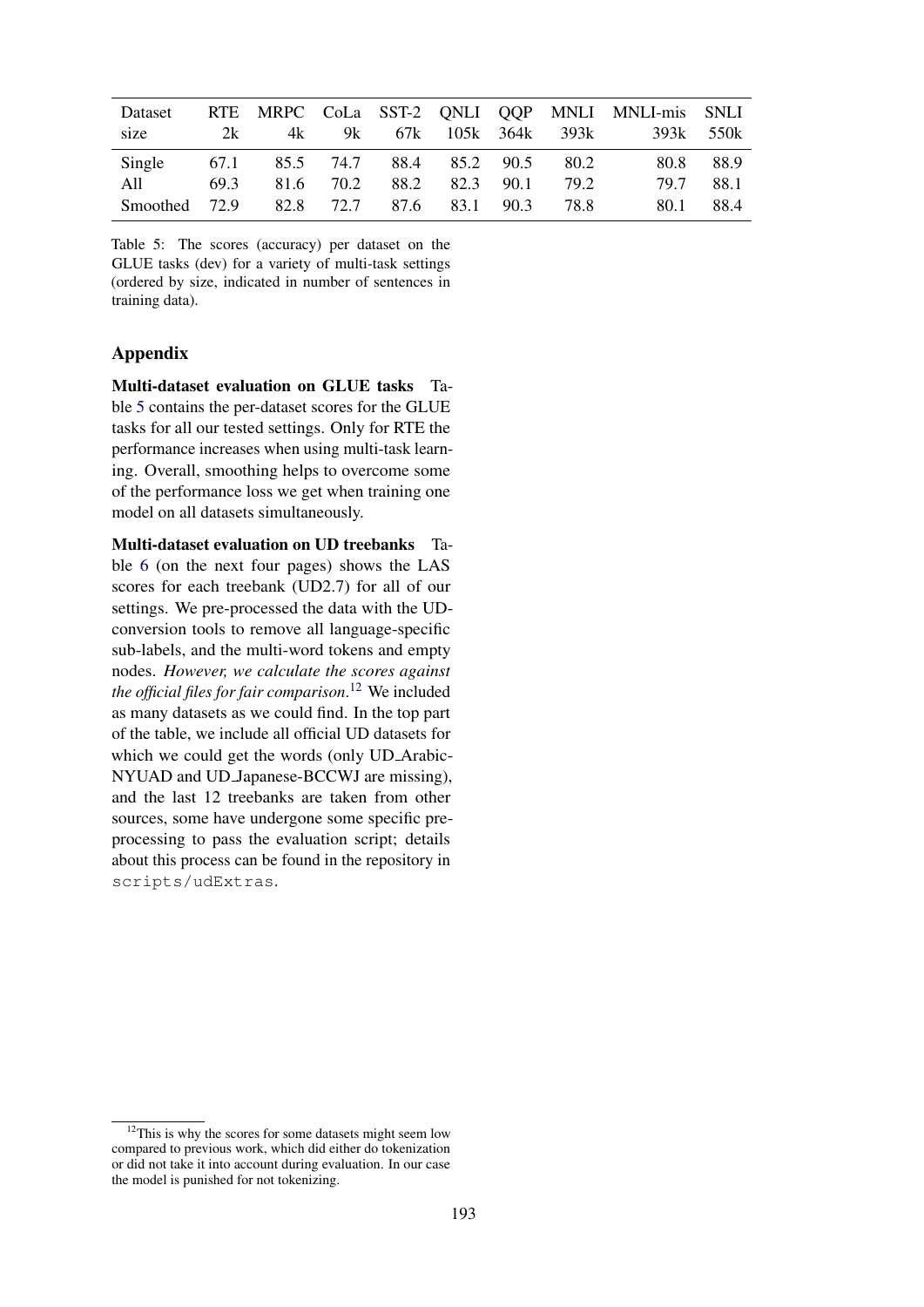|                           |                                           |                          |                  |      |         |       | +smoothing |         |
|---------------------------|-------------------------------------------|--------------------------|------------------|------|---------|-------|------------|---------|
| dataset                   | citation                                  | proxy                    | size             | self | conc.   | conc. | sepDec     | dataEmb |
| af <sub>-</sub> afribooms | (Dirix et al., 2017)                      |                          | 33,894           | 86.7 | 85.9    | 86.6  | 87.0       | 85.9    |
| aii_as                    | (Yako, 2019)                              | et_ewt                   | $\mathbf{0}$     | 9.7  | 3.5     | 3.9   | 5.1        | 3.4     |
| ajp_madar                 | (Zahra, 2020)                             | ar_padt                  | 0                | 31.2 | 33.8    | 33.1  | 33.2       | 31.2    |
| akk_pisandub              | (Kopacewicz, 2018)                        | et_edt                   | $\mathbf{0}$     | 3.0  | 4.3     | 4.7   | 3.6        | 3.3     |
| akk_riao                  | (Luukko et al., 2020)                     | et_edt                   | $\overline{0}$   | 4.0  | 8.2     | 7.6   | 7.3        | 8.1     |
| am_att                    | (Seyoum et al., 2018)                     | et_ewt                   | $\overline{0}$   | 1.8  | $0.8\,$ | 0.8   | 0.5        | 0.8     |
| apu_ufpa                  | (Freitas, 2017)                           | fi_ftb                   | $\overline{0}$   | 6.1  | 13.3    | 13.1  | 8.1        | 13.4    |
| aqz_tudet                 | (Aragon, 2018)                            | $cs$ -pdt                | $\overline{0}$   | 6.7  | 9.6     | 9.6   | 9.2        | 14.7    |
| ar_padt                   | (Hajič et al., 2009)                      |                          | 191,869          | 31.5 | 31.4    | 31.3  | 31.4       | 31.5    |
| ar_pud                    | (McDonald et al., 2013)                   | ar_padt                  | 0                | 62.8 | 64.5    | 63.9  | 64.0       | 64.7    |
| be_hse                    | (Lyashevskaya et al., 2017)               |                          | 249,897          | 81.0 | 83.6    | 83.1  | 81.8       | 83.8    |
| bg_btb                    | (Simov et al., 2005)                      |                          | 124,336          | 92.5 | 92.7    | 92.5  | 92.7       | 92.7    |
| bho_bhtb                  | (Ojha and Zeman, 2020)                    | hi_hdtb                  | $\mathbf{0}$     | 37.7 | 36.1    | 36.2  | 36.5       | 36.3    |
| bm_crb                    | (Vydrin, 2013)                            | qhe_hiencs               | 0                | 8.8  | 6.5     | 6.1   | 6.7        | 6.3     |
| br_keb                    | (Tyers and Ravishankar, 2018)             | fr_gsd                   | 0                | 54.9 | 32.0    | 31.3  | 33.2       | 32.4    |
| bxr_bdt                   | (Badmaeva and Tyers, 2017)                |                          | 153              | 11.6 | 23.9    | 29.0  | 21.5       | 24.0    |
| ca_ancora                 | (Alonso and Zeman, 2016)                  |                          | 416,659          | 92.1 | 92.2    | 91.8  | 91.9       | 92.2    |
| ckt_hse                   | (Tyers and Mishchenkova, 2020)            | ru_syntagrus             | $\boldsymbol{0}$ | 8.1  | 15.3    | 15.3  | 13.7       | 14.5    |
|                           | cop_scriptorium (Zeldes and Abrams, 2018) |                          | 12,926           | 0.8  | $0.8\,$ | 0.7   | 0.7        | 0.9     |
| cs_cac                    | (Hladká et al., 2008)                     |                          | 471,594          | 91.2 | 92.2    | 91.0  | 90.8       | 92.0    |
| cs_cltt                   | (Kríž et al., 2016)                       |                          | 27,752           | 83.9 | 89.6    | 88.7  | 87.7       | 89.6    |
| cs_fictree                | (Jelínek, 2017)                           |                          | 133,137          | 91.5 | 93.0    | 92.3  | 92.4       | 93.3    |
| $cs$ -pdt                 | (Bejček et al., 2013)                     |                          | 1,171,190        | 92.7 | 92.8    | 91.2  | 91.1       | 92.8    |
| cs_pud                    | (McDonald et al., 2013)                   | $cs$ -pdt                | 0                | 87.7 | 88.4    | 88.0  | 88.1       | 88.2    |
| cu_proiel                 | (Haug and Jøhndal, 2008)                  |                          | 37,432           | 65.1 | 67.1    | 68.0  | 67.6       | 67.3    |
| cy_ccg                    | (Heinecke and Tyers, 2019)                |                          | 15,706           | 74.5 | 73.9    | 76.2  | 76.0       | 73.8    |
| da_ddt                    | (Johannsen et al., 2015)                  |                          | 80,378           | 86.7 | 86.1    | 86.5  | 86.8       | 86.0    |
| de_gsd                    | (Brants et al., 2004)                     |                          | 259,194          | 81.7 | 79.9    | 81.5  | 82.0       | 80.8    |
| de_hdt                    | (Borges Völker et al., 2019)              |                          | 2,753,627        | 96.7 | 96.6    | 90.0  | 94.8       | 96.6    |
| de_lit                    | (Salomoni, 2019)                          | de_hdt                   | $\boldsymbol{0}$ | 76.9 | 78.9    | 79.8  | 77.8       | 78.4    |
| de_pud                    | (McDonald et al., 2013)                   | de_hdt                   | $\boldsymbol{0}$ | 78.5 | 81.2    | 82.3  | 78.8       | 80.6    |
| el_gdt                    | (Prokopidis and Papageorgiou, 2017)       | $\overline{\phantom{0}}$ | 41,212           | 86.9 | 89.0    | 88.9  | 88.8       | 89.0    |
| en_ewt                    | (Silveira et al., 2014)                   |                          | 202,141          | 87.6 | 85.6    | 85.4  | 86.7       | 86.0    |
| en_gum                    | (Zeldes, 2017)                            |                          | 81,861           | 89.0 | 87.3    | 87.3  | 88.9       | 88.1    |
| en_lines                  | (Ahrenberg, 2015)                         |                          | 57,372           | 87.4 | 86.8    | 86.9  | 88.0       | 87.2    |
| en_partut                 | (Sanguinetti and Bosco, 2014)             |                          | 43,477           | 89.7 | 89.3    | 89.5  | 90.7       | 89.8    |
| en_pronouns               | (Munro, 2020)                             | en_ewt                   | 0                | 81.8 | 85.5    | 86.8  | 84.9       | 87.2    |
| en_pud                    | (McDonald et al., 2013)                   | en_ewt                   | 0                | 89.3 | 87.8    | 87.7  | 89.7       | 89.1    |
| es_ancora                 | (Alonso and Zeman, 2016)                  |                          | 443,086          | 90.8 | 89.0    | 88.7  | 90.5       | 90.4    |
| es_gsd                    | (McDonald et al., 2013)                   |                          | 375,149          | 85.6 | 81.7    | 81.6  | 85.8       | 85.0    |
| es_pud                    | (McDonald et al., 2013)                   | es_gsd                   | $\boldsymbol{0}$ | 79.4 | 78.6    | 78.7  | 79.7       | 79.5    |
| et_edt                    | (Muischnek et al., 2014)                  |                          | 344,646          | 86.7 | 86.7    | 85.5  | 85.5       | 86.8    |
| $et\_ewt$                 | (Muischnek et al., 2019)                  |                          | 34,287           | 74.6 | 82.4    | 81.6  | 80.9       | 82.4    |
| eu_bdt                    | (Aranzabe et al., 2015)                   |                          | 72,974           | 83.3 | 82.3    | 82.4  | 82.4       | 82.3    |
| fa_perdt                  | (Sadegh Rasooli et al., 2020)             |                          | 445,587          | 89.2 | 88.9    | 84.2  | 87.8       | 89.2    |
| fa_seraji                 | (Seraji et al., 2016)                     |                          | 119,945          | 87.2 | 81.8    | 84.8  | 86.9       | 86.4    |
| fi_ftb                    | (Piitulainen and Nurmi, 2017)             |                          | 127,359          | 89.1 | 80.4    | 80.1  | 88.6       | 88.8    |
| fi_ood                    | (Kanerva, 2020)                           | fi_tdt                   | $\boldsymbol{0}$ | 77.6 | 69.5    | 69.1  | 77.5       | 78.1    |
| fi_pud                    | (McDonald et al., 2013)                   | fi_tdt                   | $\boldsymbol{0}$ | 90.4 | 86.6    | 86.0  | 90.5       | 90.4    |
| fi_tdt                    |                                           |                          | 162,617          | 89.1 | 83.2    | 82.7  | 89.5       | 89.5    |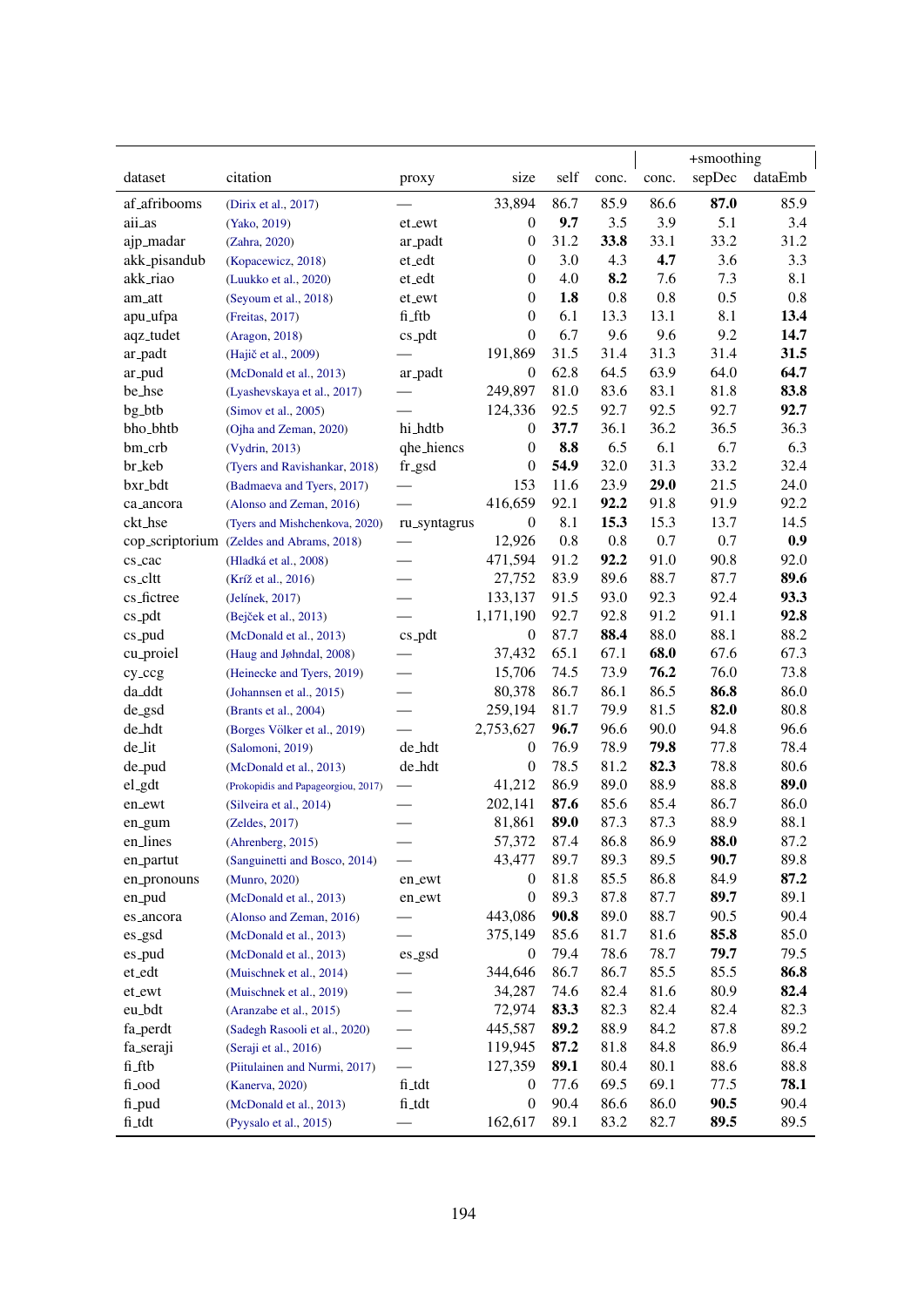|             |                                   |                          |                  |      | +smoothing |       |        |         |
|-------------|-----------------------------------|--------------------------|------------------|------|------------|-------|--------|---------|
| dataset     | citation                          | proxy                    | size             | self | conc.      | conc. | sepDec | dataEmb |
| fo_farpahc  | (Ingason et al., 2020)            |                          | 23,089           | 80.9 | 87.0       | 86.5  | 85.4   | 87.1    |
| fo_oft      | (Tyers et al., 2018)              | fo_farpahc               | $\boldsymbol{0}$ | 49.8 | 62.1       | 62.2  | 61.6   | 62.7    |
| $fr_f$      | (Seddah and Candito, 2016)        | fr_gsd                   | $\boldsymbol{0}$ | 84.9 | 84.6       | 84.6  | 85.2   | 85.2    |
| fr_gsd      | (Guillaume et al., 2019)          |                          | 344,975          | 88.6 | 86.0       | 85.3  | 88.5   | 88.2    |
| fr_partut   | (Sanguinetti and Bosco, 2014)     |                          | 23,322           | 87.0 | 81.7       | 82.7  | 87.7   | 82.7    |
| fr_pud      | (McDonald et al., 2013)           | fr_gsd                   | $\boldsymbol{0}$ | 85.3 | 83.9       | 84.1  | 85.4   | 85.5    |
| fr_sequoia  | (Bonfante et al., 2018)           |                          | 49,157           | 88.4 | 85.9       | 87.1  | 89.6   | 87.4    |
| fr_spoken   | (Lacheret-Dujour et al., 2019)    |                          | 14,921           | 77.5 | 81.9       | 83.1  | 82.3   | 81.8    |
| fro_srcmf   | (Stein and Prévost, 2013)         | $\frac{1}{2}$            | 136,020          | 88.5 | 87.6       | 87.3  | 87.4   | 87.6    |
| ga_idt      | (Lynn and Foster, 2016)           | $\qquad \qquad$          | 95,860           | 77.8 | 78.1       | 78.1  | 77.9   | 78.1    |
| gd_arcosg   | (Batchelor, 2019)                 |                          | 37,817           | 72.2 | 72.8       | 73.7  | 73.7   | 72.8    |
| gl_ctg      | (Gómez Guinovart, 2017)           |                          | 71,928           | 66.3 | 65.6       | 65.4  | 66.0   | 65.5    |
| gl_treegal  | (Garcia, 2016)                    |                          | 14,158           | 65.9 | 56.7       | 63.5  | 68.4   | 58.5    |
| got_proiel  | (Haug and Jøhndal, 2008)          |                          | 35,024           | 75.4 | 79.0       | 79.7  | 77.8   | 78.9    |
| grc_perseus | (Bamman and Crane, 2011)          | $\overline{\phantom{0}}$ | 159,895          | 59.6 | 63.3       | 62.4  | 62.2   | 63.4    |
| grc_proiel  | (Eckhoff et al., 2018)            |                          | 187,033          | 71.7 | 74.8       | 74.0  | 73.3   | 74.9    |
| gsw_uzh     | (Aepli and Clematide, 2018)       | de_hdt                   | 0                | 27.8 | 36.7       | 37.1  | 35.1   | 36.9    |
| gun_thomas  | (Thomas, 2019)                    | it_isdt                  | $\theta$         | 7.7  | 10.5       | 11.1  | 9.2    | 10.9    |
| gv_cadhan   | (Scannell, 2020)                  | en_singpar               | $\theta$         | 2.9  | 12.2       | 13.4  | 6.3    | 12.5    |
| he_htb      | (McDonald et al., 2013)           |                          | 98,348           | 36.3 | 36.0       | 35.9  | 36.1   | 36.2    |
| hi_hdtb     | (Palmer et al., 2009)             |                          | 281,057          | 92.0 | 91.8       | 91.6  | 91.8   | 91.9    |
| hi_pud      | (McDonald et al., 2013)           | hi_hdtb                  | $\boldsymbol{0}$ | 59.6 | 59.8       | 59.5  | 59.6   | 59.7    |
| hr_set      | (Agić and Ljubešić, 2015)         |                          | 152,857          | 89.1 | 89.5       | 88.9  | 89.7   | 90.0    |
| hsb_ufal    | (Zeman et al., 2017)              |                          | 460              | 10.5 | 59.8       | 65.9  | 60.1   | 59.8    |
| hu_szeged   | (Vincze et al., 2010)             | $\overline{\phantom{0}}$ | 20,166           | 82.6 | 83.9       | 85.1  | 84.8   | 84.0    |
| hy_armtdp   | (Yavrumyan et al., 2017)          | $\overline{\phantom{0}}$ | 41,837           | 75.0 | 76.8       | 77.3  | 76.6   | 76.2    |
| id_csui     | (Alfina et al., 2020)             |                          | 17,904           | 77.1 | 74.8       | 76.9  | 79.2   | 75.1    |
| id_gsd      | (McDonald et al., 2013)           |                          | 97,531           | 79.9 | 79.7       | 79.3  | 79.5   | 79.9    |
| id_pud      | (McDonald et al., 2013)           | id_gsd                   | $\boldsymbol{0}$ | 59.6 | 63.1       | 62.9  | 61.0   | 63.1    |
| is_icepahc  | (Rögnvaldsson et al., 2012)       |                          | 704,716          | 83.5 | 83.4       | 80.3  | 80.0   | 83.4    |
| is_pud      | (Jónsdóttir and Ingason, 2020)    | is_icepahc               | $\boldsymbol{0}$ | 57.9 | 59.3       | 59.0  | 58.7   | 59.3    |
| it_isdt     | (Bosco et al., 2014)              |                          | 257,616          | 81.1 | 81.0       | 80.8  | 81.0   | 81.4    |
| it_partut   | (Sanguinetti and Bosco, 2014)     |                          | 45,477           | 79.2 | 80.0       | 80.1  | 80.7   | 80.3    |
| it_postwita | (Sanguinetti et al., 2018)        |                          | 95,308           | 74.0 | 74.9       | 74.8  | 74.8   | 74.7    |
| it_pud      | (McDonald et al., 2013)           | it_isdt                  | $\boldsymbol{0}$ | 80.1 | 80.3       | 80.3  | 80.6   | 80.6    |
| it_twittiro | (Cignarella et al., 2019)         |                          | 22,656           | 72.6 | 77.3       | 77.1  | 76.5   | 76.6    |
| it_vit      | (Alfieri and Tamburini, 2016)     |                          | 208,795          | 78.6 | 78.0       | 77.6  | 78.9   | 78.8    |
| ja_gsd      | (Asahara et al., 2018)            |                          | 167,482          | 93.1 | 92.7       | 92.4  | 92.4   | 92.6    |
| ja_modern   | (Omura et al., 2017)              | ja_gsd                   | $\theta$         | 51.8 | 52.9       | 53.8  | 53.8   | 52.9    |
| ja_pud      | (McDonald et al., 2013)           | ja_gsd                   | $\boldsymbol{0}$ | 94.3 | 94.3       | 94.1  | 94.2   | 94.2    |
| kfm_aha     | (Mojiri Foroushani et al., 2020a) | fa_perdt                 | $\boldsymbol{0}$ | 17.6 | 16.7       | 18.5  | 18.9   | 22.1    |
| kk_ktb      | (Makazhanov et al., 2015)         |                          | 511              | 21.6 | 56.7       | 59.1  | 53.0   | 56.5    |
| kmr_mg      | (Gökirmak and Tyers, 2017)        | $\overline{\phantom{0}}$ | 242              | 12.0 | 15.8       | 36.0  | 28.4   | 16.1    |
| ko_gsd      | (Chun et al., 2018)               |                          | 56,687           | 85.6 | 73.7       | 77.7  | 85.0   | 82.5    |
| ko_kaist    | (Chun et al., 2018)               |                          | 296,446          | 87.6 | 85.0       | 80.3  | 86.2   | 87.1    |
| ko_pud      | (McDonald et al., 2013)           | ko_kaist                 | $\mathbf{0}$     | 47.7 | 46.1       | 43.6  | 48.2   | 48.9    |
| koi_uh      | (Rueter et al., 2020)             | ru_syntagrus             | $\boldsymbol{0}$ | 12.2 | 19.1       | 19.4  | 18.0   | 18.4    |
| kpv_ikdp    | (Partanen et al., 2018)           | ru_syntagrus             | $\boldsymbol{0}$ | 19.5 | 22.1       | 22.2  | 21.1   | 21.8    |
| kpv_lattice | (Partanen et al., 2018)           | ru_syntagrus             | $\boldsymbol{0}$ | 8.2  | 11.3       | 11.7  | 10.5   | 11.6    |
| krl_kkpp    | (Pirinen, 2019)                   | fi_tdt                   | $\boldsymbol{0}$ | 45.9 | 42.1       | 44.9  | 46.0   | 46.4    |
|             |                                   |                          |                  |      |            |       |        |         |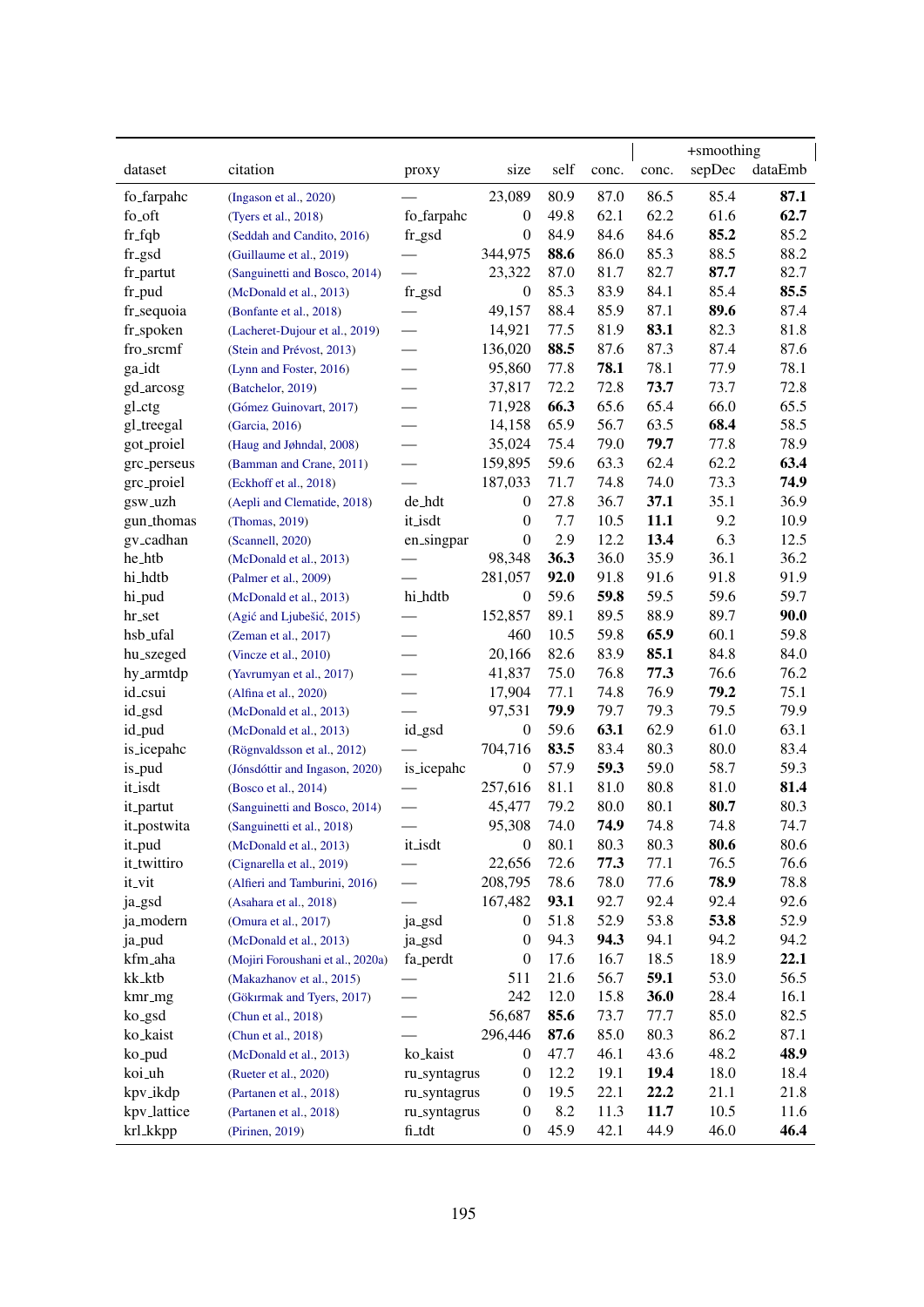|                     |                                    |                                 |                  |      |       |       | +smoothing |         |
|---------------------|------------------------------------|---------------------------------|------------------|------|-------|-------|------------|---------|
| dataset             | citation                           | proxy                           | size             | self | conc. | conc. | sepDec     | dataEmb |
| la_ittb             | (Cecchini et al., 2018)            |                                 | 390,785          | 90.5 | 91.0  | 89.5  | 89.8       | 91.0    |
| la_llct             | (Cecchini et al., 2018)            |                                 | 194,143          | 94.6 | 94.6  | 94.2  | 94.5       | 94.5    |
| la_perseus          | (Bamman and Crane, 2011)           |                                 | 18,184           | 63.3 | 68.4  | 69.1  | 69.4       | 68.3    |
| la_proiel           | (Haug and Jøhndal, 2008)           | $\overline{\phantom{0}}$        | 172,133          | 79.9 | 81.6  | 80.1  | 80.1       | 81.6    |
| lt_alksnis          | (Bielinskiene et al., 2016)        | $\overline{\phantom{0}}$        | 47,641           | 78.0 | 78.1  | 78.3  | 78.3       | 78.2    |
| lt_hse              | (Lyashevskaya and Sichinava, 2017) |                                 | 3,210            | 47.8 | 63.7  | 64.2  | 68.5       | 64.3    |
| $1v_l$              | (Gruzitis et al., 2018)            |                                 | 167,594          | 86.8 | 86.6  | 86.3  | 86.2       | 86.8    |
| lzh_kyoto           | (Yasuoka, 2019)                    |                                 | 185,211          | 79.7 | 79.8  | 75.9  | 75.6       | 79.7    |
| mdf <sub>-</sub> jr | (Rueter, 2018)                     | ru_syntagrus                    | $\boldsymbol{0}$ | 16.8 | 17.7  | 17.5  | 18.2       | 17.8    |
| mr_ufal             | (Ravishankar, 2017)                |                                 | 2,730            | 50.3 | 65.9  | 67.1  | 64.6       | 64.6    |
| mt_mudt             | (Čéplö, 2018)                      |                                 | 22,880           | 75.5 | 76.2  | 78.9  | 78.1       | 76.2    |
| myu_tudet           | (Gerardi, 2021)                    | ro_nonstandard                  | $\boldsymbol{0}$ | 16.1 | 15.4  | 17.4  | 14.0       | 14.4    |
| $myv_jr$            | (Rueter and Tyers, 2018)           | be_hse                          | $\boldsymbol{0}$ | 20.1 | 18.9  | 19.1  | 18.6       | 18.6    |
| nl_alpino           | (Bouma and van Noord, 2017)        |                                 | 185,883          | 90.9 | 91.4  | 91.4  | 91.1       | 91.5    |
| nl_lassysmall       | (Bouma and van Noord, 2017)        | $\overline{\phantom{0}}$        | 75,080           | 89.4 | 91.0  | 91.0  | 90.7       | 91.2    |
| no_bokmaal          | (Øvrelid and Hohle, 2016)          |                                 | 243,886          | 92.2 | 92.6  | 92.2  | 92.3       | 92.5    |
| no_nynorsk          | (Øvrelid and Hohle, 2016)          |                                 | 245,330          | 91.8 | 92.1  | 92.0  | 91.9       | 92.2    |
| no_nynorsklia       | (Øvrelid et al., 2018)             |                                 | 35,207           | 74.1 | 75.6  | 76.0  | 75.4       | 75.8    |
| nyq_aha             | (Mojiri Foroushani et al., 2020b)  | fa_perdt                        | $\boldsymbol{0}$ | 30.8 | 29.1  | 37.2  | 34.2       | 38.9    |
| olo_kkpp            |                                    |                                 | 144              | 8.4  | 40.4  | 44.7  | 26.3       | 43.1    |
|                     | (Pirinen, 2019)                    |                                 | 10,156           | 58.3 | 70.6  | 71.6  | 69.6       | 70.5    |
| orv_rnc             | (Lyashevskaya, 2019)               |                                 |                  |      |       |       |            |         |
| orv_torot           | (Eckhoff and Berdičevskis, 2015)   |                                 | 118,630          | 63.9 | 65.1  | 64.6  | 64.4       | 65.4    |
| otk_tonqq           | (Derin, 2020)                      | et_ewt                          | $\boldsymbol{0}$ | 7.7  | 11.8  | 5.9   | 11.9       | 7.1     |
| pcm_nsc             | (Caron et al., 2019)               |                                 | 111,843          | 90.0 | 90.2  | 89.9  | 89.5       | 90.2    |
| pl_lfg              | (Patejuk and Przepiórkowski, 2018) | $\overbrace{\qquad \qquad }^{}$ | 104,750          | 95.7 | 93.7  | 93.6  | 95.7       | 95.8    |
| pl_pdb              | (Wróblewska, 2018)                 |                                 | 279,596          | 89.4 | 88.8  | 88.2  | 89.3       | 89.7    |
| pl_pud              | (Wróblewska, 2018)                 | pl_pdb                          | $\boldsymbol{0}$ | 91.2 | 91.0  | 90.5  | 91.0       | 91.4    |
| pt_bosque           | (Rademaker et al., 2017)           |                                 | 191,406          | 78.2 | 74.1  | 73.8  | 78.1       | 77.1    |
| pt_gsd              | (McDonald et al., 2013)            |                                 | 238,714          | 83.0 | 80.8  | 80.6  | 82.7       | 82.7    |
| pt_pud              | (McDonald et al., 2013)            | pt_gsd                          | $\boldsymbol{0}$ | 68.5 | 69.6  | 69.3  | 68.8       | 68.8    |
| qtd_sagt            | (Çetinoğlu and Çöltekin, 2019)     |                                 | 4,761            | 46.4 | 58.0  | 60.9  | 59.9       | 57.7    |
| ro_nonstandard      | (Mărănduc et al., 2016)            |                                 | 532,881          | 86.8 | 87.0  | 86.0  | 85.7       | 87.1    |
| ro_rrt              | (Barbu Mititelu et al., 2016)      |                                 | 185,113          | 88.3 | 88.6  | 88.3  | 88.2       | 88.5    |
| ro_simonero         | (Mitrofan et al., 2019)            |                                 | 116,857          | 91.3 | 91.0  | 91.2  | 91.0       | 91.0    |
| ru_gsd              | (McDonald et al., 2013)            |                                 | 74,906           | 87.4 | 88.9  | 89.2  | 89.2       | 89.7    |
| ru_pud              | (McDonald et al., 2013)            | ru_syntagrus                    | $\boldsymbol{0}$ | 86.8 | 88.5  | 89.0  | 86.9       | 87.4    |
| ru_syntagrus        | (Droganova et al., 2018)           |                                 | 870,479          | 93.7 | 93.0  | 88.9  | 92.0       | 93.5    |
| ru_taiga            | (Shavrina and Shapovalova, 2017)   |                                 | 43,557           | 77.9 | 78.7  | 79.6  | 81.0       | 80.1    |
| sa_ufal             | (Dwivedi and Easha, 2017)          | hi_hdtb                         | $\boldsymbol{0}$ | 14.2 | 15.5  | 16.2  | 14.4       | 16.5    |
| sa_vedic            | (Hellwig et al., 2020)             |                                 | 17,445           | 54.9 | 57.9  | 60.0  | 57.5       | 57.8    |
| sk_snk              | (Zeman, 2017)                      |                                 | 80,575           | 92.3 | 94.3  | 93.7  | 93.1       | 94.2    |
| sl_ssj              | (Dobrovoljc et al., 2017)          |                                 | 112,530          | 93.4 | 93.2  | 93.1  | 93.0       | 93.0    |
| sl_sst              | (Dobrovoljc and Nivre, 2016)       |                                 | 19,473           | 69.4 | 73.6  | 74.7  | 73.9       | 73.5    |
| sme_giella          | (Tyers and Sheyanova, 2017)        |                                 | 16,835           | 61.3 | 65.3  | 68.5  | 64.5       | 65.5    |
| sms_giellagas       | (Rueter and Partanen, 2019)        | id_gsd                          | $\overline{0}$   | 7.8  | 14.9  | 14.6  | 11.7       | 14.8    |
| soj_aha             | (Mojiri et al., 2020)              | fa_perdt                        | $\boldsymbol{0}$ | 27.9 | 37.6  | 27.3  | 32.1       | 39.4    |
| sq_tsa              | (Toska et al., 2020)               | ga_idt                          | $\boldsymbol{0}$ | 52.1 | 62.8  | 64.0  | 51.2       | 62.6    |
| sr_set              | (Samardžić et al., 2017)           |                                 | 74,259           | 91.9 | 91.4  | 91.9  | 92.4       | 92.5    |
| sv_lines            | (Ahrenberg, 2015)                  |                                 | 55,451           | 86.5 | 88.3  | 88.1  | 88.2       | 88.2    |
| sv_pud              | (McDonald et al., 2013)            | sv_lines                        | $\boldsymbol{0}$ | 83.8 | 86.9  | 86.9  | 85.8       | 86.7    |